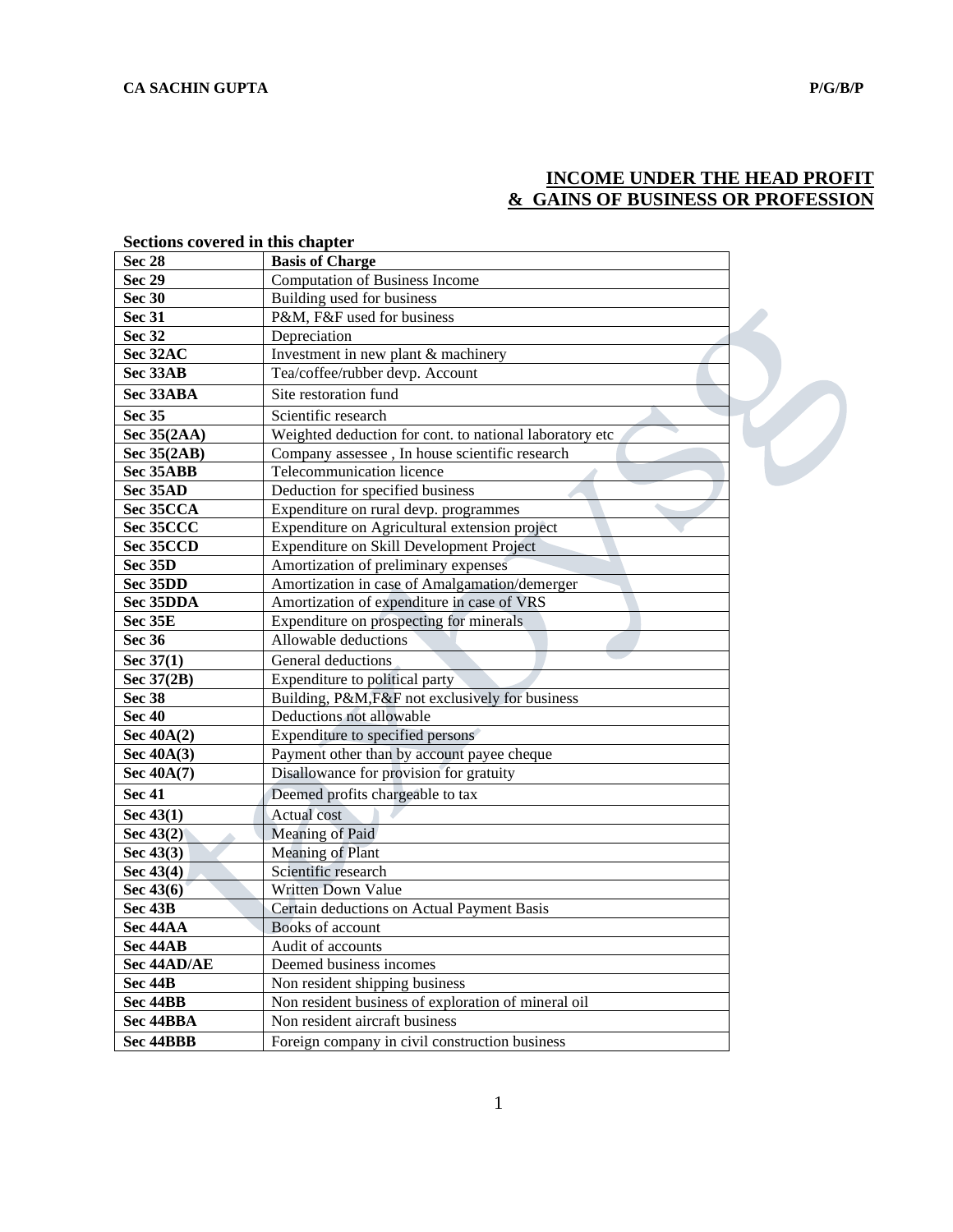# **PGBP – 1 : BASICS**

#### **Section 28 : Following Incomes are chargeable under "P/G/B/P"**

#### a) Profit of any Business or Profession *carried by assessee* **at any time** during P/Y

#### b) **Partner of a Firm**. Any Interest, Salary, Bonus, Commission, or any type of remuneration due /received from Firm.

#### c) **Compensation due or received**.

- ➢ Termination/Modification of agreement for managing a Company.
- ➢ Termination/modification of terms of Agency.
- ➢ Vesting in Govt, management of any property/business under any law.

# d) **Non-Compete fees & Exclusivity rights**.

Any sum received/receivable in Cash or Kind under an agreement for:

- **1)** Not carrying out any activity in relation to any business *or profession*,
- **2)** Not sharing any know-how, patent, copyright etc., and any similar right.
- e) **Benefits/Perquisites** in cash or kind arising from carrying on business or profession
- f) Sum received under **Keyman Insurance Policy** including bonus on such policy

#### g) **Export Incentives** like

- Sale of Import license.
- Cash assistance against Export.
- Duty drawback of Customs/Excise.
- Profit on transfer of duty entitlement pass book scheme
- h) Income derived by trade, professional association from **Specific services** performed for its member.
- i) Any sum in relation to capital asset which is allowed as deduction u/s 35AD
- j) If any person receives compensation or other amount in connection with termination or modification of terms and conditions of any contracts relating to his business
- k) If any person has converted any inventory or stock in trade into a capital asset, for this purpose fair market value of the inventory as determined in prescribed manner, on the date of conversion shall be taken as Business Income

**Special point : Explanation 1A to section 43(1) :** Where a capital asset referred u/s 28(via) is used for the purposes of business or profession, the actual cost of such asset to the assessee shall be the fair market value which has been taken into account for the purposes of the said clause.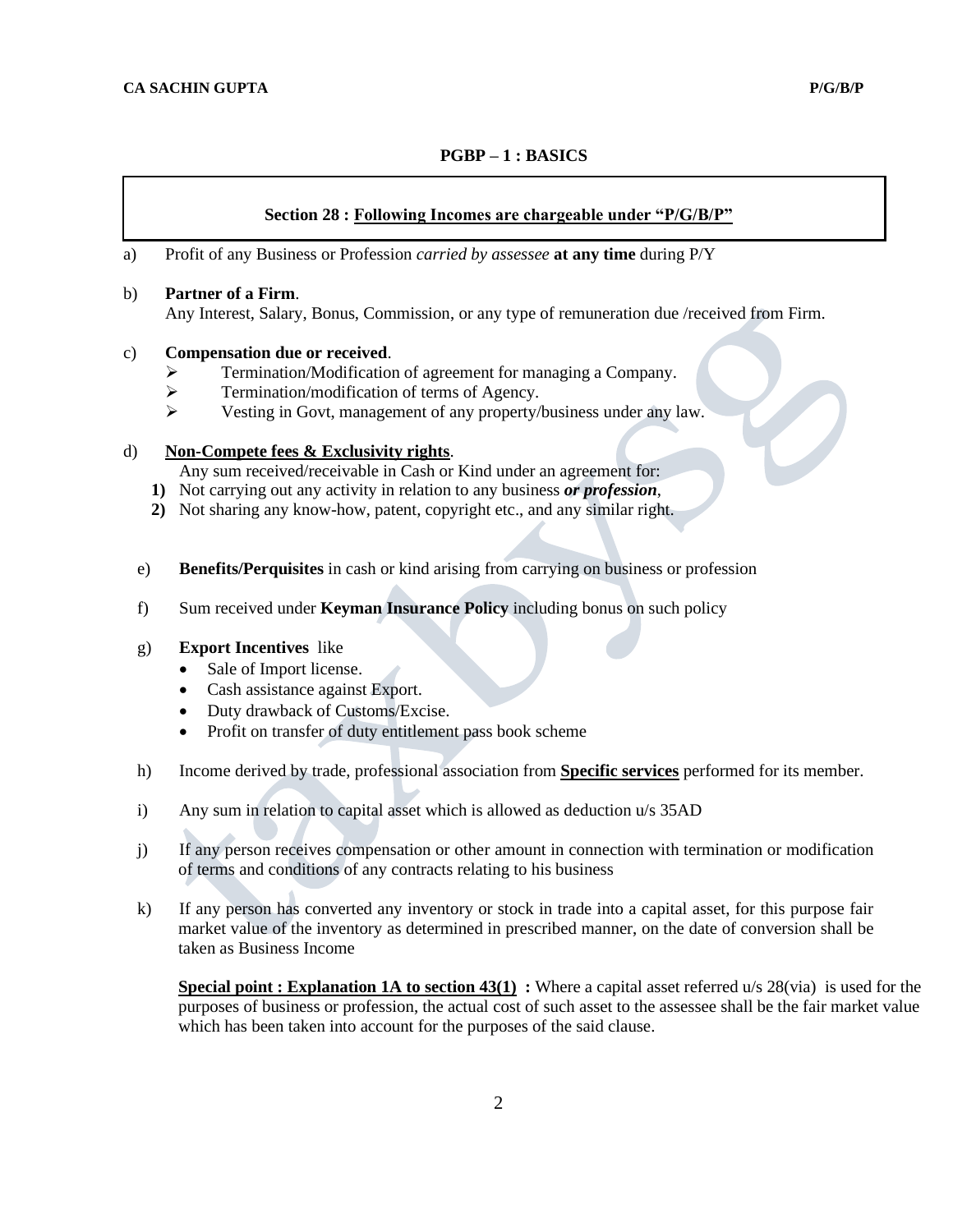# **Special Points**:

**1. Sec 2(13) : Business** includes any **Trade**, **Commerce** or manufacture or any **Adventure or concern** in the nature of trade, commerce or manufacture

#### **2. Sec 2(29BA) : Manufacture means**

A change in non living physical object or article

- **-** Resulting in transformation of object or article into a **New and Distinct object or article** having a different name, character or use
- Bringing into existence of a new object or article with a **Different chemical composition** or **integral structure**
- **3. Sec 2(36): Profession** includes vocation
- **4. Illegal Business :** From Income Tax point of view, even profits of illegal business are taxable under P/G/B/P.
- **5. Speculation Business :** Where speculative transaction is of such a nature as to constitute a business, such speculation business shall be deemed to distinct  $\&$  separate from any business.
- **6. Business Loss :**Business Income includes business losses provided they are of revenue nature, real losses & are incidental to carrying on business

## **Method of Accounting (Sec. 145)**

- → Income under head **P/G/B/P &** Income under head **Other Sources** is to be calculated on basis of **Cash or Mercantile basis** of accounting **regularly employed** by the assessee
- → The **Central Government may notify** in Official Gazette, income computation and disclosure standards to be followed by any class of assessees or in respect of any class of income.
- → Where the **AO is not satisfied** about the
	- ✓ **correctness or completeness** of the accounts of assessee, or
	- $\checkmark$  where the **method of accounting** have not been regularly followed by the assessee
	- ✓ the AO may make an **assessment u/s [144](mk:@MSITStore:C:/Program%20Files/Taxmann/ITACT2009/DataITA/CHMs/ITAct2009.chm::/ITAct2009/section144.htm)**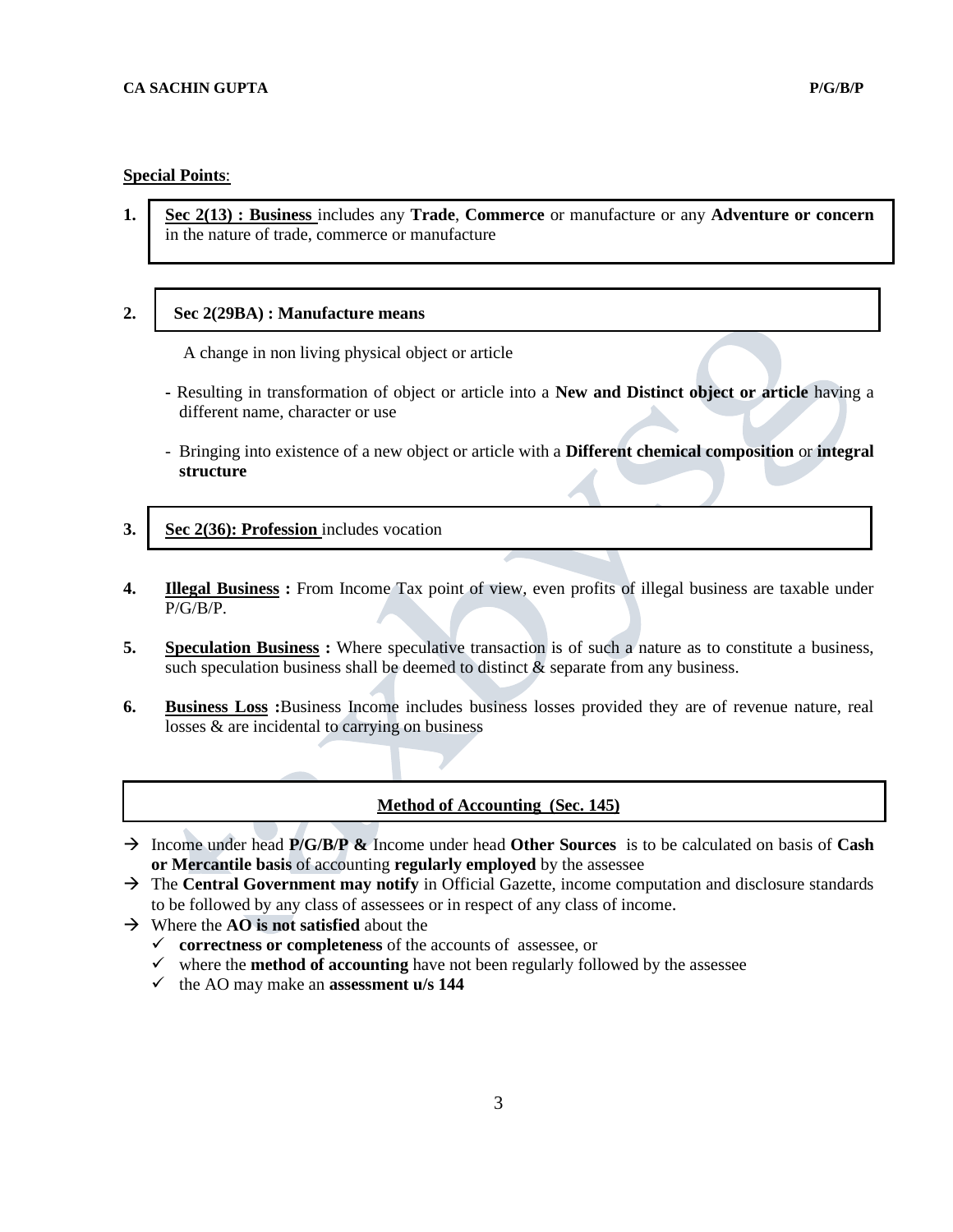#### **Special point :**

**Income computation & Disclosure standards** notified by Central Government ICDS I : Accounting Policies ICDS II : Valuation of Inventories ICDS III : Construction Contracts ICDS IV : Revenue Recognition ICDS V : Tangible Fixed Assets ICDS VI : Effects of Changes in Foreign Exchange Rates ICDS VII : Government Grants ICDS VIII : Securities ICDS IX : Borrowing Costs ICDS X : Provisions, Contingent Liabilities and Contingent Assets

## **Sec 145A : Valuation of inventory**

For the purpose of determining the income chargeable under the head "Profits and gains of business or profession",––

(*i*) Valuation of inventory shall be made at lower of actual cost or net realisable value computed in accordance with the income computation and disclosure standards notified  $u/s145(2)$ ;

(*ii*) Valuation of purchase and sale of goods or services and of inventory shall be adjusted to include the amount of any tax, duty, cess or fee actually paid or incurred by the assessee to bring the goods or services to the place of its location and condition as on the date of valuation;

*(iii)* Inventory being securities not listed on a recognised stock exchange, or listed but not quoted on a recognised stock exchange with regularity from time to time, shall be valued at actual cost initially recognised in accordance with the income computation and disclosure standards notified u/s 145(2);

(*iv*) Inventory being securities other than those referred to in clause (*iii*), shall be valued at lower of actual cost or net realisable value in accordance with the income computation and disclosure standards notified u/s 145(2):

Provided that the inventory being securities held by a scheduled bank or public financial institution shall be valued in accordance with the income computation and disclosure standards notified u/s 145(2) after taking into account the extant guidelines issued by the RBI in this regard:

Provided further that the comparison of actual cost and net realisable value of securities shall be made category-wise.

*Explanation* 1.—For the purposes of this section, any tax, duty, cess or fee (by whatever name called) under any law for the time being in force, shall include all such payment notwithstanding any right arising as a consequence to such payment.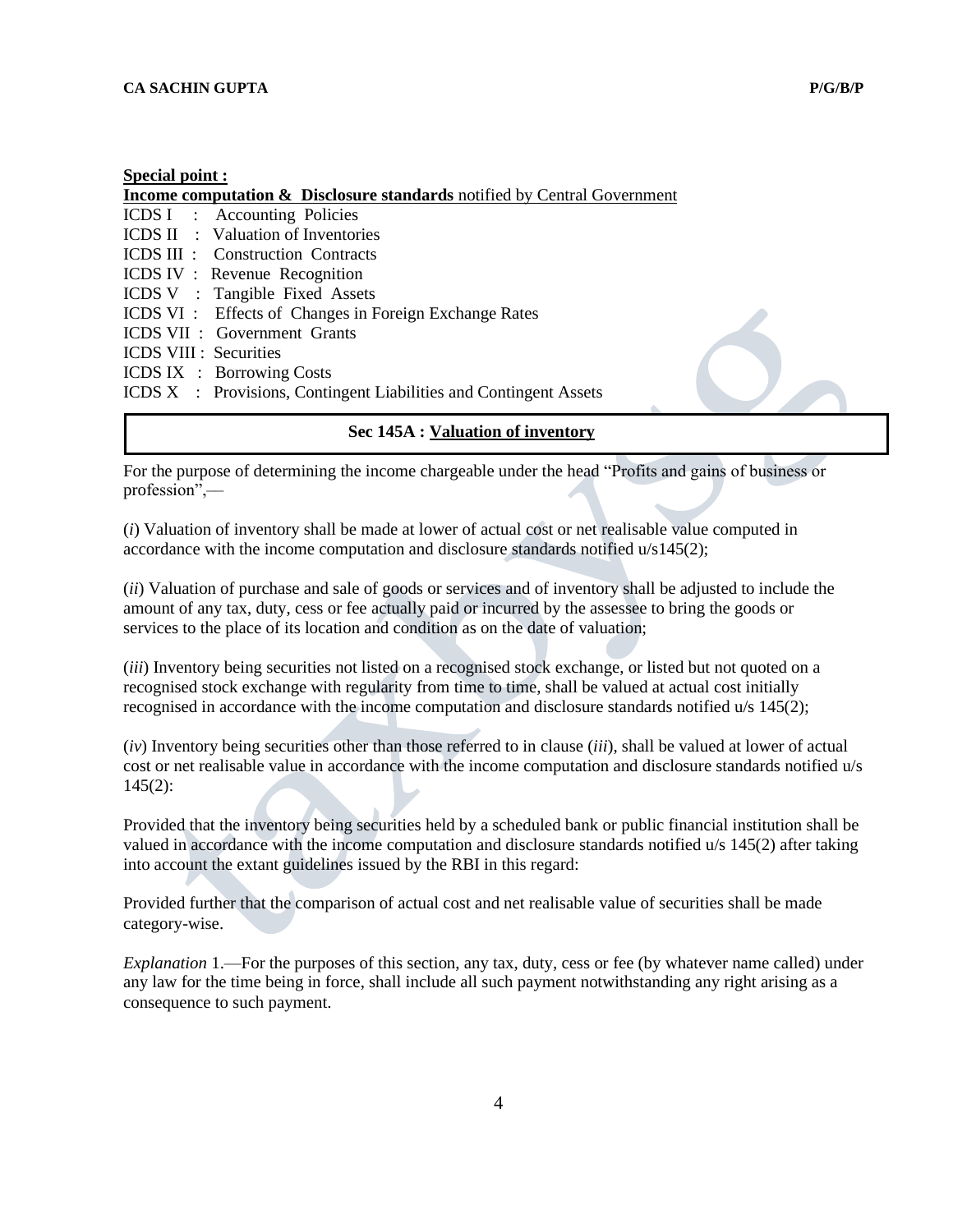#### **Sec 145B : Taxability of certain income**

(*1*) Notwithstanding anything to the contrary contained in section 145, the interest received by an assessee on any compensation or on enhanced compensation, as the case may be, shall be deemed to be the income of the previous year in which it is received.

(*2*) Any claim for escalation of price in a contract or export incentives shall be deemed to be the income of the previous year in which reasonable certainty of its realisation is achieved.

#### **PGBP – 2 : Allowable Deductions**

## **Section 32 : DEPRECIATION**

# **Depreciation shall be allowed if all the following conditions are satisfied:**

- **1. Specified Assets** :Only the following types of assets are eligible for Depreciation.
	- Tangible Assets : Building, Machinery, Plant or Furniture.
	- **Intangible Assets** : Know-how, patent, copyright, trademark, licence, franchise or other rights
- **2. Purpose**: The specified assets should be used for **Business or Profession** of assessee.
- **3. Ownership**: The specified assets can be *Wholly* **or** *partly* owned by assessee during the previous year.
- **4. Basis of Depreciation**: Depreciation shall be calculated as

**[Rate** of Depreciation **] X [ WDV** of the **Block Of Asset as on last day of the P/Y ]**

## **BLOCK OF ASSET**

- ➢ Group of assets falling within a class of assets
- ➢ Comprising of Tangible assets and Intangible assets
- ➢ In respect of which same percentage of depreciation is prescribed.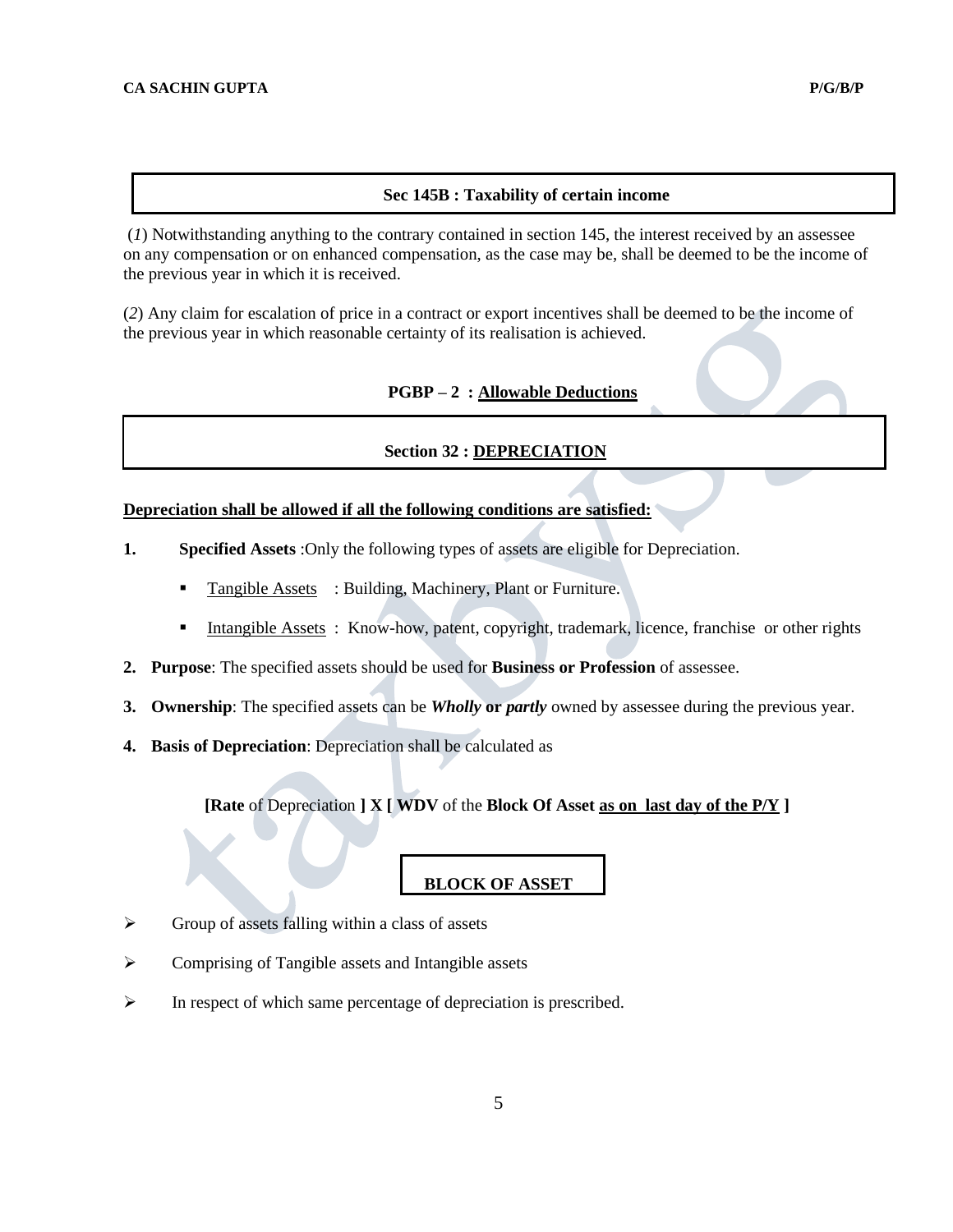# **WRITTEN DOWN VALUE (WDV)**

| WDV of block of assets at the beginning of relevant P/Y                      |  |  |
|------------------------------------------------------------------------------|--|--|
| <b>Add:</b> Actual Cost of asset belonging to that block acquired during P/Y |  |  |
| Less: Money Receivable on assets sold, discarded, demolished or              |  |  |
| destroyed during previous year including Scrap Value                         |  |  |
| WDV of the block of asset as on the last day relevant P/Y                    |  |  |

**Special point:** Where the income of an assessee is derived in *Part from Agriculture & in Part from P/G/B/P*, for computing WDV, the total amount of depreciation shall be computed as if the entire income is derived from the business of the assessee under the head P/G/B/P

# **RATES OF DEPRECIATION**

| <b>TYPES OF ASSETS</b>                                        | $\frac{0}{0}$       |
|---------------------------------------------------------------|---------------------|
|                                                               | <b>Depreciation</b> |
| <b>Building:</b>                                              |                     |
| - Residential                                                 | 5 %                 |
| Non Residential                                               | $10\%$              |
| <b>Temporary Structure</b>                                    | 40 %                |
| <b>Furniture &amp; Fittings including Electrical Fittings</b> | 10%                 |
| <b>Plant &amp; Machinery:</b>                                 |                     |
| - Books owned by Professional                                 | 40%                 |
| - Books owned for Library business                            | 40%                 |
| - Air & Water Pollution control equipments                    | 40%                 |
| - Renewal energy device/Energy saving device                  | 40%                 |
| - Computer including computer software                        | 40%                 |
| - Aero planes                                                 | 40%                 |
| - Life saving Medical Equipment                               | 40%                 |
| Motor car, buses, lorries etc used for hire (WN1)             | 30%                 |
| Ships/Speed boats                                             | 20%                 |
| Oil wells                                                     | 15%                 |
| - Motor Car for Business & Profession (WN2)                   | 15%                 |
| General rate of other machinery                               | 15%                 |
| <b>Intangible Assets:</b>                                     | 25%                 |

**(WN1) :** Motor buses, motor lorries and motor taxis used in a business of running them on hire, acquired between period 23.8.2019 to 31.3.2020 & put to use upto 31.3.2020 : Depreciation @ 45%

**(WN2) :** Motor cars other than those used in business of running them on hire, [acquired between 23.8.2019 to 31.3.2020 and put to use on or before 31.3.2020 : Depreciation @ 30%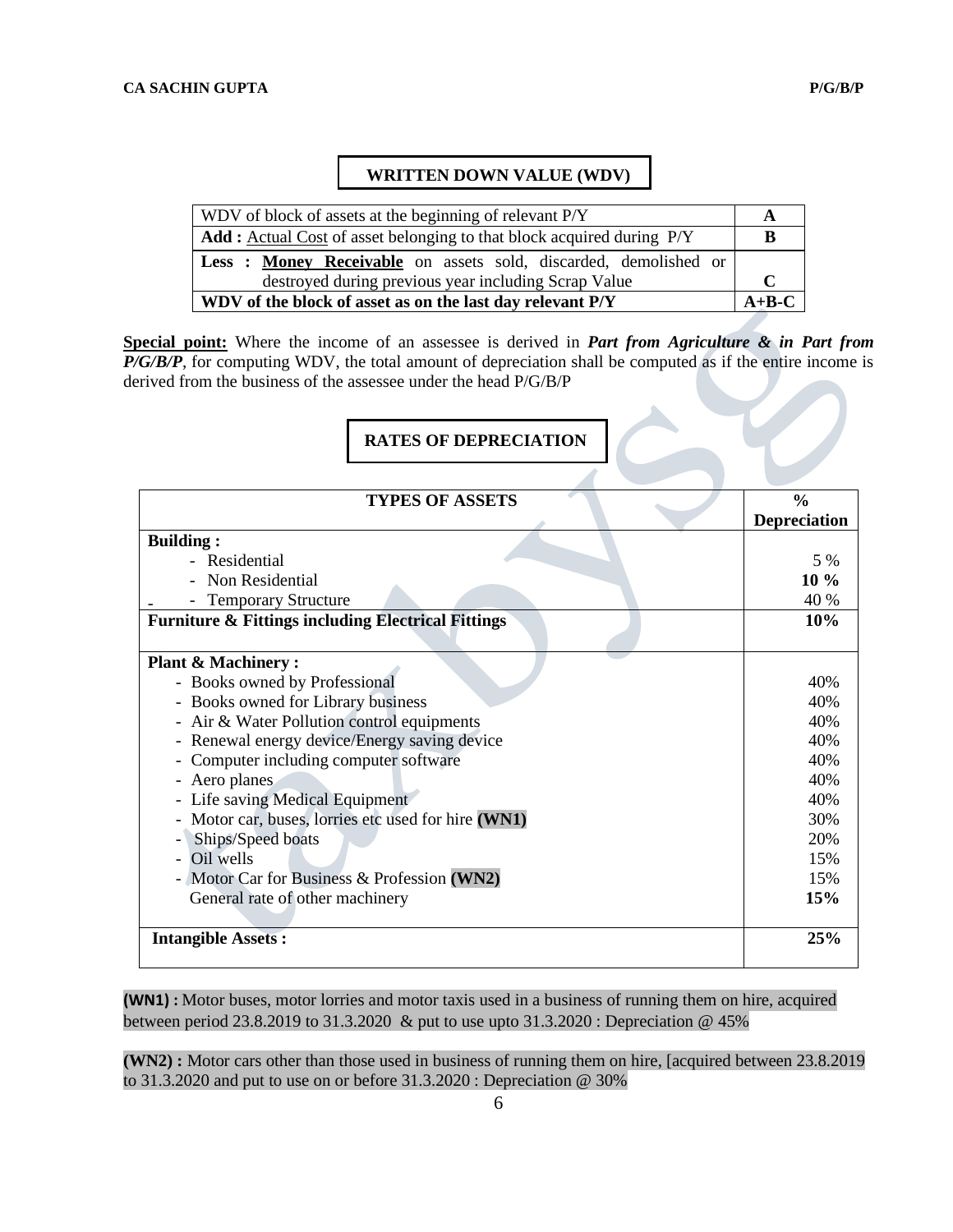# **Special Points :**

- 1. **Plant** Includes Ships, Vehicles, Books, Scientific Apparatus & Surgical Equipment used for business or profession and does not include Tea Bushes, Live Stock , Building or furniture & fixtures.
- 2. Building includes Roads, Bridges, Wells, Tube wells.
- 3. Residential Building mean building in which **atleast 2/3rd** of built-up area is used for residential purposes.
- 4. Wind mills/Related Equipment/Generator or pump driven by wind mills installed wef 1/4/2014 : 40% Otherwise : 15%

# **Depreciation Restricted to 50%**

- ❖ Where assets **acquired** during previous year
- ❖ and **put to use** for less than 180 days in **that** previous year
- ❖ Then depreciation on that asset **restricted to 50%** of normal rate
- ❖ for **that previous year** only

# **Additional Depreciation**

# **a. General Case :**

- Assessee engaged in the business of **manufacture or production** of **any article or thing** or **"In business of Generation, Transmission or Distribution of power**
- **New Machinery or plant** acquired and installed (other than ships  $\&$  aircraft)

#### *b. Specific case :*

- *Assessee, sets up an undertaking for manufacture or production of any article or thing,*
- *On or after the 1st day of April, 2015*
- *In any backward area notified by Central Government in this behalf,*
- *In Andhra Pradesh or Bihar or Telangana or West Bengal,*
- *Acquires and installs any new machinery or plant (other than ships and aircraft)*
- *for the purposes of the said undertaking*
- *during 1/4/15 and 31/3/2020 in the said backward area*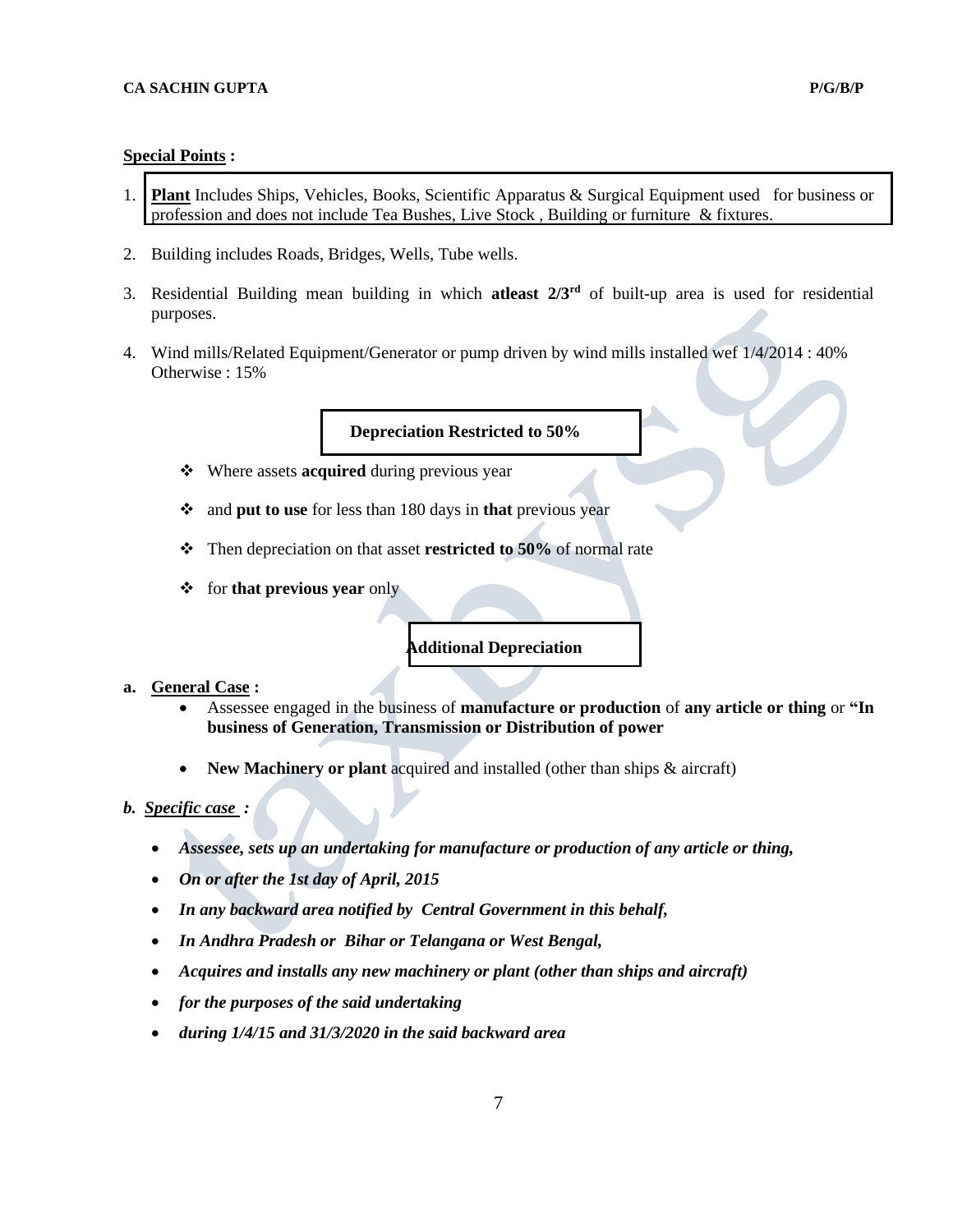# **b. Conditions to be satisfied:**

- **i.** P&M should not be used by any person in India or outside India before date of installation by assessee.
- **ii.** P&M not installed in **office premises** or in **residential accommodation** including a guest house.
- **iii.** P&M should not be an **office appliance** or road transport vehicle.
- **iv. Whole of actual cost** of P&M **not allowed as deduction** under P/G/B/P of any one previous year.

#### **c. Quantum of Increased Depreciation**

**General case : 20% for the P/Y in which conditions are satisfied** (If acquired and put to use for less than 180 days then **10% &** *balance 10% next year* 

**Special case : 35% for the P/Y in which conditions are satisfied** *(If acquired and put to use for less than 180 days then 17.5% & balance 17.5% next year* 

## **Proportionate Depreciation**

- In case of succession of *Partnership Firm* by a **Company** u/s **47** or
- *Conversion of Private Company or Unlisted Public Company into a LLP u/s 47*
- Succession of *Proprietary Concern* by a *Company* u/s **47**or
- *Amalgamation* or *De merger* or
- Other cases of *Succession otherwise on death*
- $\triangleright$  Depreciation allowable for the P/Y in which the above succession takes place
- ➢ Shall be apportioned between the *Predecessor* & **Successor**
- ➢ On the basis of Number of **days the assets used** by them during that P/Y.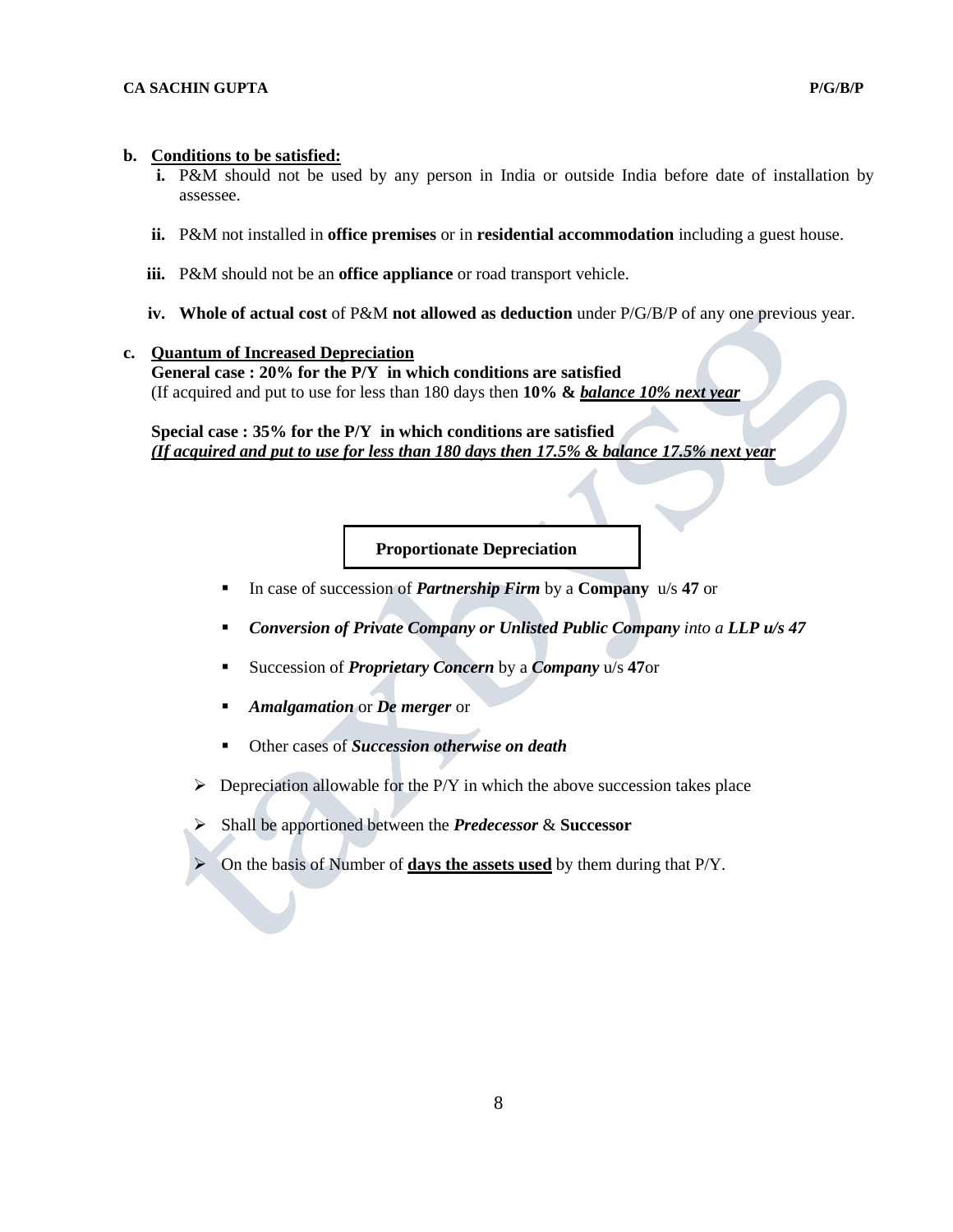# **Section 50 : Short Term Capital Gain for Block Assets**

Whenever a depreciable asset of block is sold, the **Sales consideration** is **Subtracted** from WDV of block to which such asset belongs.

| <b>CASE 1</b>                                       | <b>CASE 2</b>                                  |
|-----------------------------------------------------|------------------------------------------------|
| 1. All Assets of block are transferred during P/Y   | 1. Some Assets of block are transferred during |
|                                                     | $P/Y \&$ Sale proceeds of assets transferred > |
|                                                     | (Opening $w.d.v + Actual cost$ )               |
| 2. Block Ceases to exist $\&$ no depreciation shall |                                                |
| be provided for that P/Y                            | 2. Block will Exist at NIL value $\&$ no       |
|                                                     | depreciation shall be provided for that P/Y    |
|                                                     |                                                |
| 3. Closing WDV is Short term capital Gain or        | 3. Closing WDV is Short term capital gain      |
| Loss                                                |                                                |

**Depreciation for Undertaking engaged in Generation of Power**

Such undertaking has the option either to claim depreciation

- ❖ On W.D.V basis on block of assets **or**
- ❖ On S.L.M basis on the actual Cost of assets
- ❖ Such option has to be exercised before furnishing ROI for the assessment year in which undertaking starts to generate power. (*Once such option is exercised it will be final and later on cannot be changed)*

# **Sale of assets by such undertaking**

- ➢ *Depreciation. Claimed and provided on WDV basis : Treatment under block*
- ➢ *Depreciation Claimed and provided on SLM basis :*

 *Step 1 :* Find out **Opening Value** as on 1/4/2019 (Cost of asset less deduction claimed in prior p/y)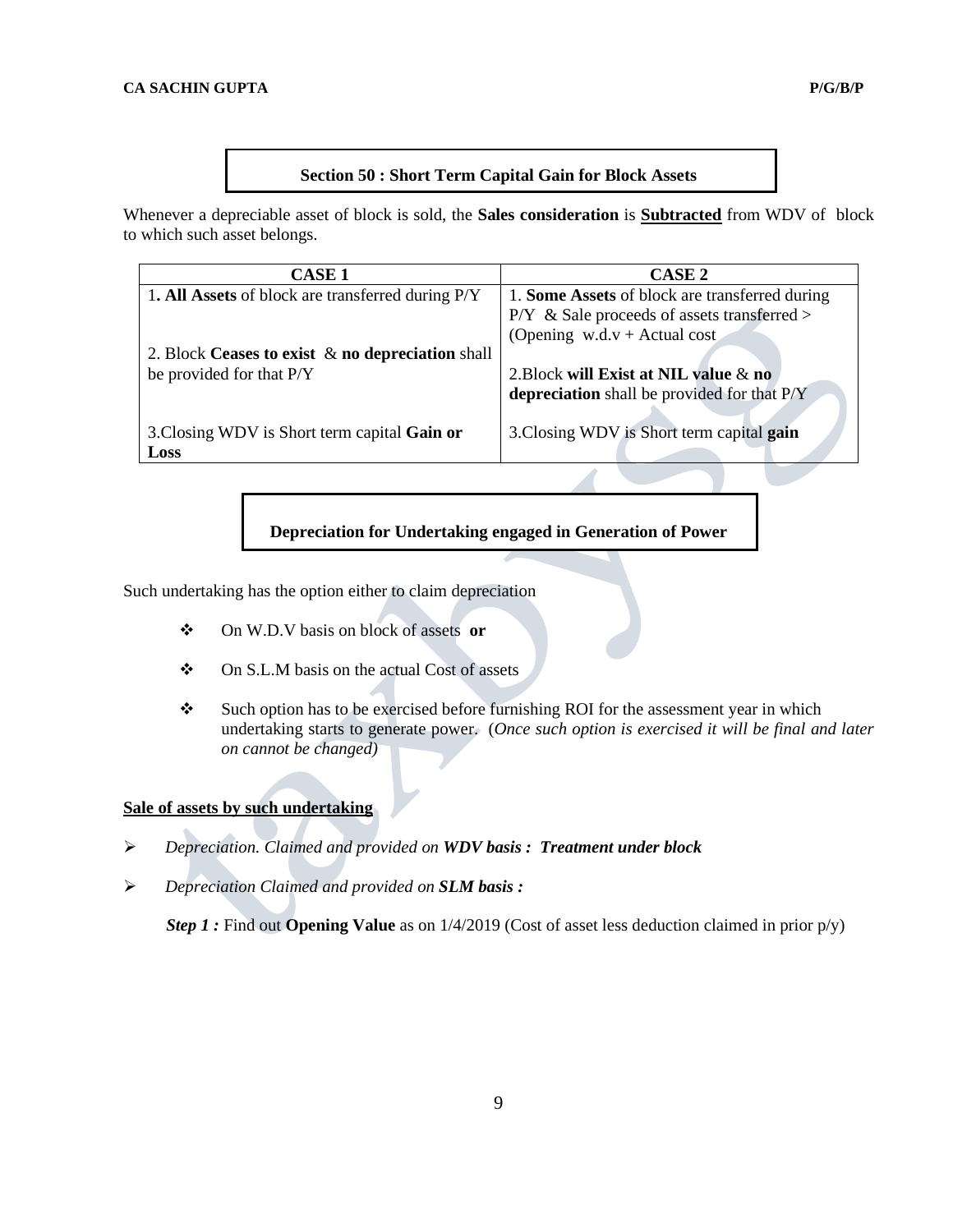| Step 2: |  |
|---------|--|
|---------|--|

| Sale price $<$<br><b>Opening W.D.V</b> | Sale Price $>$ Opening W.D.V                                    |
|----------------------------------------|-----------------------------------------------------------------|
|                                        | <b>Deemed Business Income (Balancing Charge)</b> taxable u/s 41 |
| <b>Loss</b> is <b>Terminal</b>         | in $P/Y$ of sale :                                              |
| <b>Depreciation</b>                    | <b>Selling price or Deduction Claimed, less</b>                 |
| allowed as deduction                   |                                                                 |
| in the $P/Y$ of sale.                  | Capital Gain : Selling price $>$ Cost                           |
|                                        | Short term or long term depending upon period of holding        |

**Section 43(1) : Actual Cost**

Means actual cost of the asset to the assessee reduced by that portion of the cost, which is met directly or indirectly by any other person or authority

*If assessee incurs any expenditure for acquisition of any asset or part for which payment or aggregate of payments made to a person in a day, otherwise than by A/C payee cheque drawn on bank or A/C payee bank draft or use of ECS through bank account or by other prescribed electronic method, exceeds* `*10,000, such expenditure shall not be included in actual cost.*  **The Contract** 

| <b>Explanations to section 43(1)</b>                                          | <b>Notional Actual Cost</b>        |  |
|-------------------------------------------------------------------------------|------------------------------------|--|
| Asset ceases to be used for Scientific research & now to be used for B/P      | <b>Actual Cost to Assessee</b>     |  |
| of the Assessee.                                                              | Less: Deduction claimed            |  |
|                                                                               | u/s.35                             |  |
| Asset belonging to other person is gifted or inherited by the Assessee        | Actual cost to other person        |  |
|                                                                               | Less: Deduction allowed to         |  |
|                                                                               | previous owner as if only asset    |  |
|                                                                               | in block                           |  |
| Asset belonging to other person, used for the purpose of his business or      | Amount determined by AO            |  |
| profession is transferred to Assessee and AO is satisfied that transfer is    | with prior approval of Joint       |  |
| to reduce Income tax liability                                                | Commissioner                       |  |
| Building belonging to assessee brought into B&P during P/Y                    | Actual cost Less Depreciation      |  |
|                                                                               | allowable as if building used      |  |
|                                                                               | for B&P since its acquisition.     |  |
| Interest paid or payable for acquiring an asset                               | Will not be added to actual        |  |
|                                                                               | cost after asset first put to use. |  |
| Where an asset is acquired on which Taxes/Duty is repayable                   | Actual cost reduced by Excise,     |  |
|                                                                               | Custom Duty repayable              |  |
| Where portion of cost of an asset met by Central Government,                  |                                    |  |
| State Government, Authority or other person                                   |                                    |  |
| $\rightarrow$ If Subsidy, Grant etc., is <i>directly related</i> to the asset | Actual cost reduced by             |  |
|                                                                               | value of subsidy                   |  |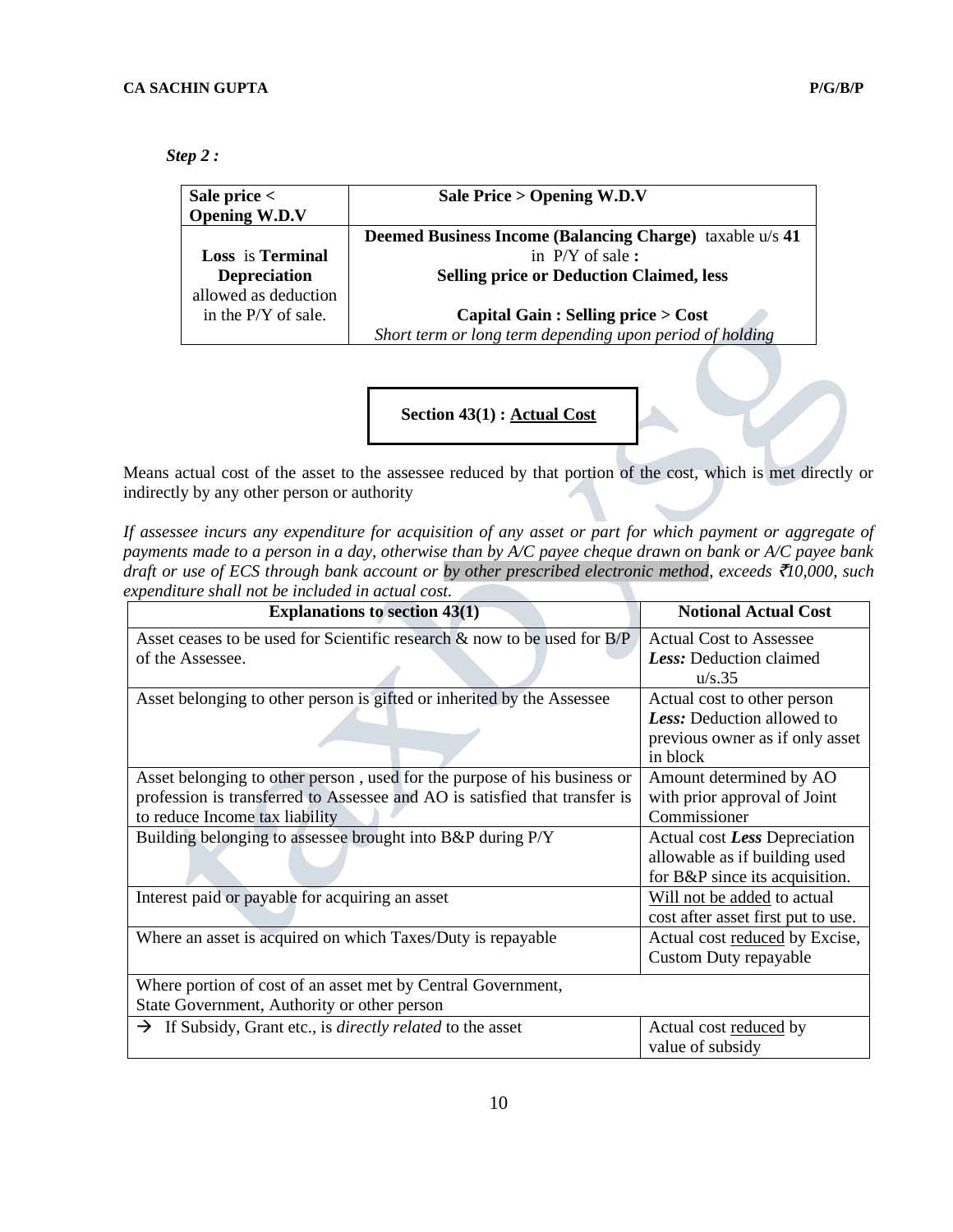| $\Rightarrow$ If Subsidy, Grant etc., is <i>not directly</i> related to an asset but a Actual cost reduced by<br>consolidated sum | proportionate amount of<br>subsidy. |
|-----------------------------------------------------------------------------------------------------------------------------------|-------------------------------------|
| Capital asset on which deduction has been allowed u/s 35AD                                                                        | <b>NIL</b>                          |

# **MISCELLANEOUS ISSUES OF DEPRECIATION**

# **1. Is it mandatory to claim depreciation.**

*Explanation to Sec. 32 :* Depreciation provisions shall apply whether or not the assessee has claimed deduction for depreciation.

# **2. Carry forward and set off of unabsorbed depreciation [ Sec. 32(2) ]**

- **1.** Deduct current year depreciation from current year income under P/G/B/P.
- **2.** If current year P/G/B/P is insufficient deduct balance depreciation from other head of income for same previous year.[Except Salary & Other Incomes chargeable at special rates excluding Capital Gains]
- **3.** Even if incomes under other heads insufficient, it is *unabsorbed depreciation* which will be carried forward for **any number** of assessment years.
- **4.** In the next assessment years ,b/f unabsorbed depreciation will be added to current year depreciation and again step 1 to step 4 will be followed

However, if B/F losses are also there in a previous year along with B/F unabsorbed depreciation, then priority of set off shall be as follows

- $\bullet$  1<sup>st</sup> setoff current year depreciation
- Then setoff brought forward losses
- Then setoff unabsorbed depreciation.

#### **Special point :**

- 1. The business or profession of which depreciation was computed need not be carried on in the previous year in which b/f depr is set off.
- 2. Depreciation can be c/f only by the **same assessee**.i.e Assessee who has claimed the deduction for depreciation and the assessee who wants to carry forward the depreciation must be the same.

# **Exceptions to 2nd point:**

- a) Firm succeeded by a company  $u/s$  47
- b) Proprietary concern succeeded by a Company u/s 47
- c) Amalgamation or Demerger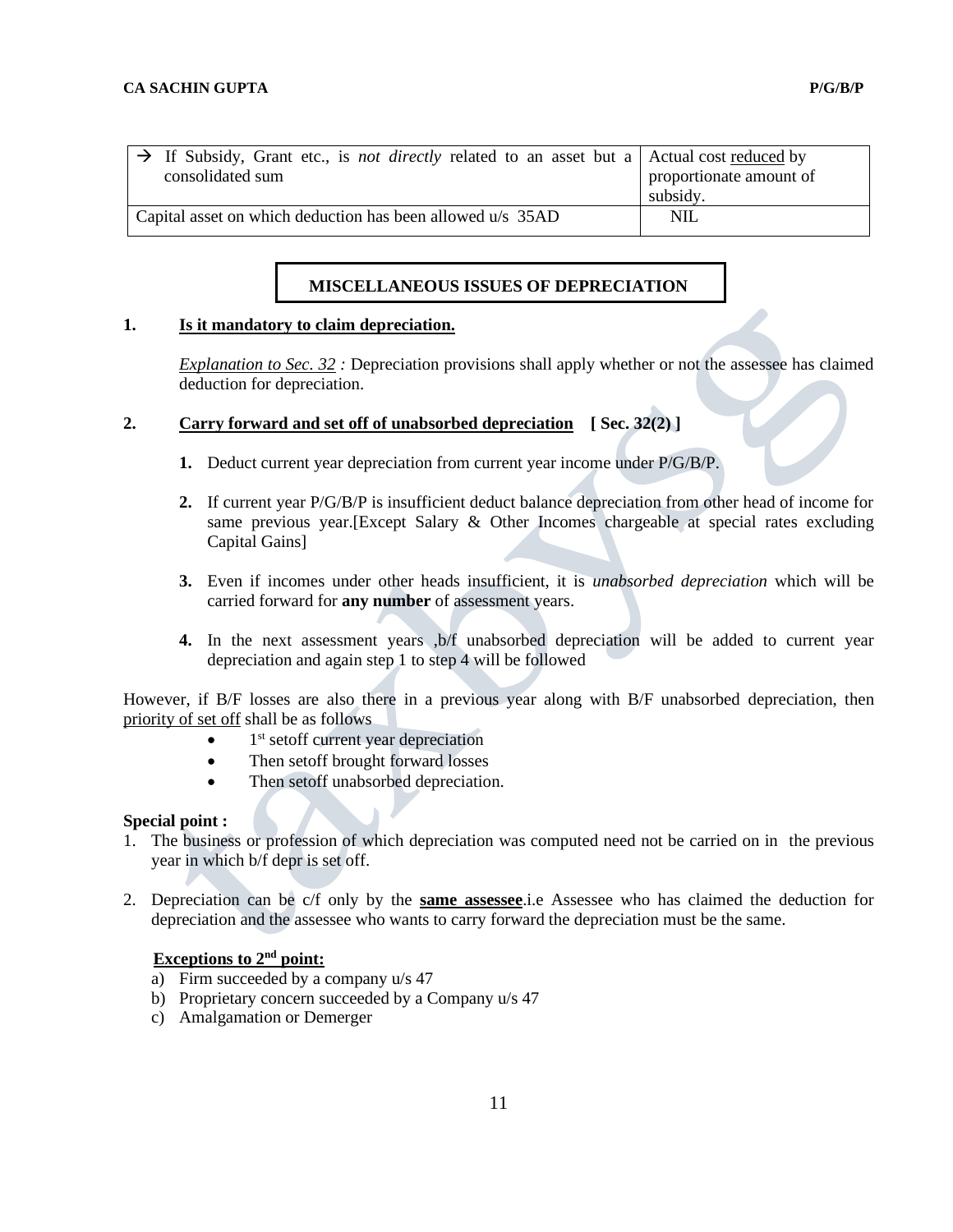# **PGBP – III : Other Allowable deductions**

# **Section 30 : Rent, Repairs, Taxes & Insurance for Buildings used for B&P**

If assessee is a **Owner,** following deductions shall be allowed to him

- ➢ **Revenue Repairs**
- ➢ **Municipal Taxes** *( Subject to 43B)*
- ➢ **Insurance Premium** for insurance of building
- If assessee is a **TENANT,** following deductions shall be allowed to him
- ➢ **Rent** & following expenses *if borne by him*
- ➢ **Revenue Repairs**
- ➢ **Municipal Taxes**
- ➢ **Insurance Premium** for insurance of building

# **Section 31 : Machinery, Plant & Furniture used for B&P**

- $\checkmark$  Following deductions shall be allowed:
- ✓ **Revenue Repairs**
- ✓ **Insurance Premium** of such Plant, Machinery & Furniture

# **Asset not exclusively used for Business or Profession [ Sec. 38(2) ]**

- Where Building, Machinery, Plant or Furniture
- **Not exclusively** used for Business or Profession
- Then deduction **u/s. 30, 31, 32**
- Shall be restricted to such **fair proportion** as AO may determine for purpose of business or profession.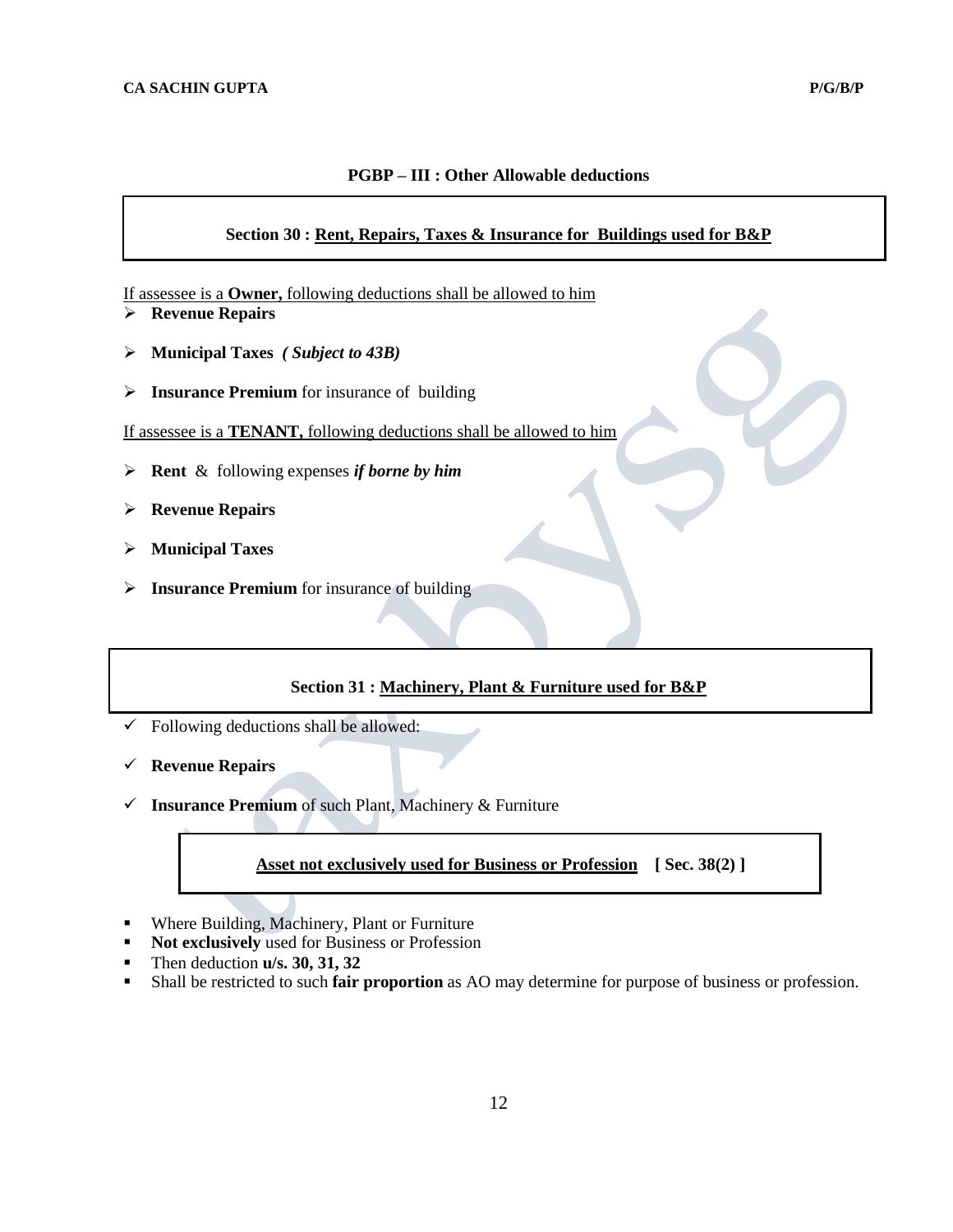# **Sec 32 AC : Investment Allowance for New Plant or Machinery**

| 1.Assessee                   | Company engaged in the business of manufacture or production of any article or thing                                                                                                                                                                                                                                                                                                                                                                                                                                                             |  |
|------------------------------|--------------------------------------------------------------------------------------------------------------------------------------------------------------------------------------------------------------------------------------------------------------------------------------------------------------------------------------------------------------------------------------------------------------------------------------------------------------------------------------------------------------------------------------------------|--|
| 2. Investment<br>& Deduction | <b>WEF A/Y 15/16 upto A/Y 17/18</b><br>Acquires and installs Eligible P&M between $1/4/14$ to 31/3/2017 and actual cost $>25$<br>crore , than deduction $@15%$ of actual cost shall be allowed                                                                                                                                                                                                                                                                                                                                                   |  |
|                              | If installation of the new assets are in a year other than the year of acquisition, the<br>deduction shall be allowed in the year in which the new assets are installed.                                                                                                                                                                                                                                                                                                                                                                         |  |
| 3. Eligible<br>P&M           | New plant or machinery (other than ship or aircraft) Excluding:<br>(i) P&M which before its installation by assessee was used either within or outside India by<br>any other person<br>(ii) P&M installed in any office premises or any residential accommodation, including<br>guest house<br>(iii) Office appliances including computers or computer software<br>(iv) Any vehicle or<br>(v)P&M, whole of actual cost allowed as deduction (whether by way of<br>depreciation/otherwise) in computing income of Business/Profession of any P/Y  |  |
| 4. Eligible<br>P&M sold      | If P&M is transferred except under amalgamation or demerger, within 5 years from date of<br>its installation, deduction allowed shall be deemed as Business Income of p/y of transfer<br>in addition to taxability of gains arising on account of transfer of such new asset.<br>Where P&M is transferred under amalgamation or demerger within 5 years from date of its<br>installation, the above provision shall apply to amalgamated company or resulting company<br>as they would have applied to amalgamating company or demerged company. |  |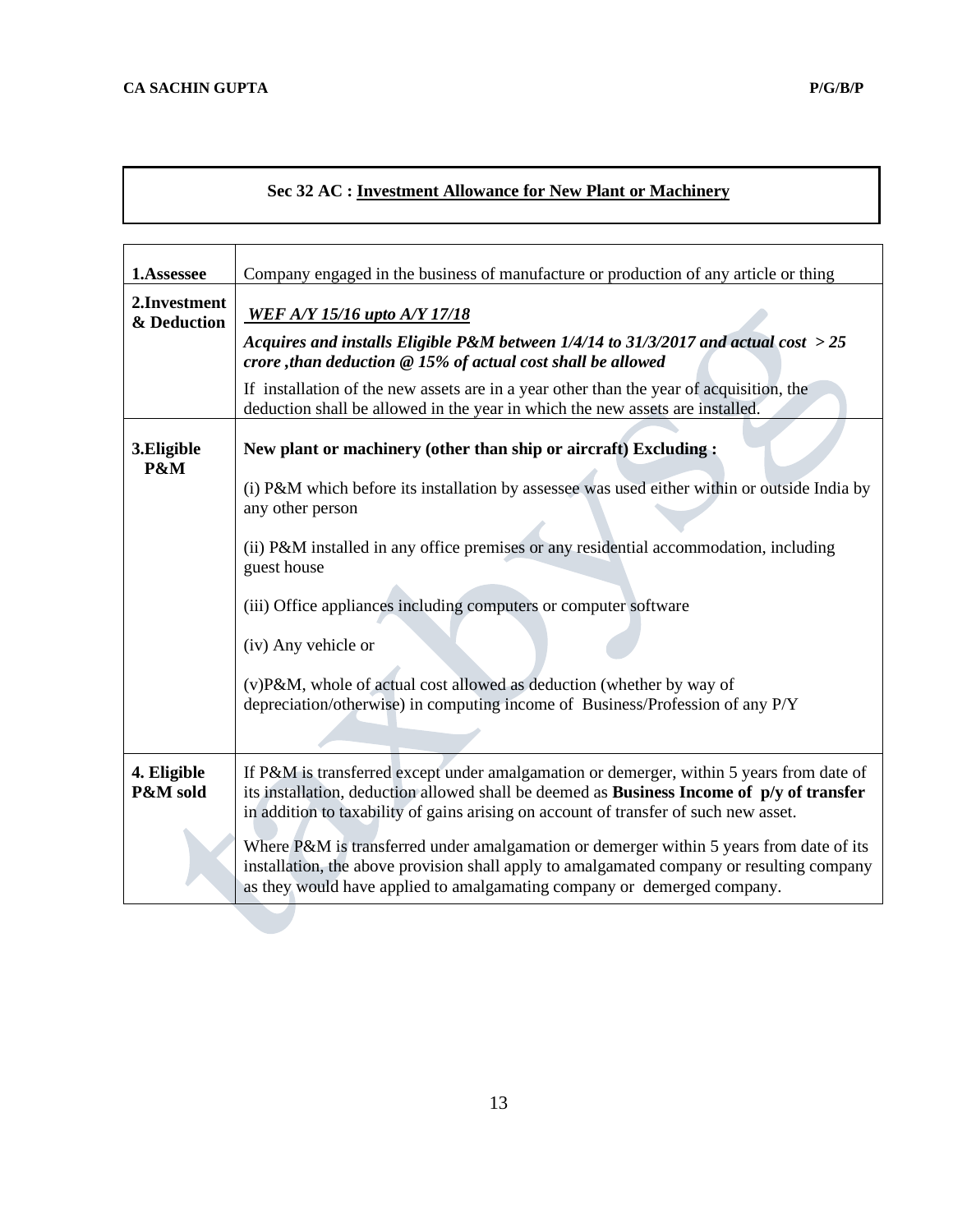| Sec 32 AD : Investment allowance for New plant & machinery in backward area |
|-----------------------------------------------------------------------------|
|-----------------------------------------------------------------------------|

| 1.Assessee           | Assessee, sets up undertaking for manufacture of any article,<br>on or after 1.4.2015<br>$\bullet$<br>in any backward area notified by Central Government,<br>$\bullet$<br>in Andhra Pradesh or Bihar or Telangana or West Bengal<br>$\bullet$ |  |
|----------------------|------------------------------------------------------------------------------------------------------------------------------------------------------------------------------------------------------------------------------------------------|--|
| 2. Investment        | Acquires and installs eligible P&M<br>during $1/4/15$ and $31/3/2020$ in backward area<br>$\bullet$                                                                                                                                            |  |
| 3.Deduction          | 15% of actual cost of Eligible P&M in p/y in which it is installed                                                                                                                                                                             |  |
| 4. Eligible P&M      | Same as U/s 32AC                                                                                                                                                                                                                               |  |
| 5. Eligible P&M sold | Same as u/s 32AC                                                                                                                                                                                                                               |  |

# **Sec 33AB / ABA : Deduction for Business of Tea/Coffee/Rubber/Exploration**

|   | <b>Section</b>    | 33AB : Tea/coffee/rubber Devp. A/c.    | <b>33ABA : Site Restoration Fund</b> |
|---|-------------------|----------------------------------------|--------------------------------------|
|   | <b>Assessee</b>   | Growing and Manufacturing Tea or       | Prospecting or Extraction or         |
|   |                   | Coffee or Rubber in India              | production of Petroleum or Natural   |
|   |                   |                                        | Gas or both in India                 |
| 2 | <b>Conditions</b> | Deposit with NABARD or                 | Deposit in                           |
|   |                   | Special Deposit Account under within   | SBI in a special Account or          |
|   |                   | 6 months from end of P/Y or before due | In a site restoration account        |
|   |                   | date of ROI, whichever is earlier      | before end of P/Y                    |
| 3 | <b>Deduction</b>  | Amount deposited under point 2 or      | Amount deposited under point 2 or    |
|   |                   | 40% profits of such business before    | 20% profits of such business before  |
|   |                   | 33AB, whichever is less                | 33ABA, whichever is less             |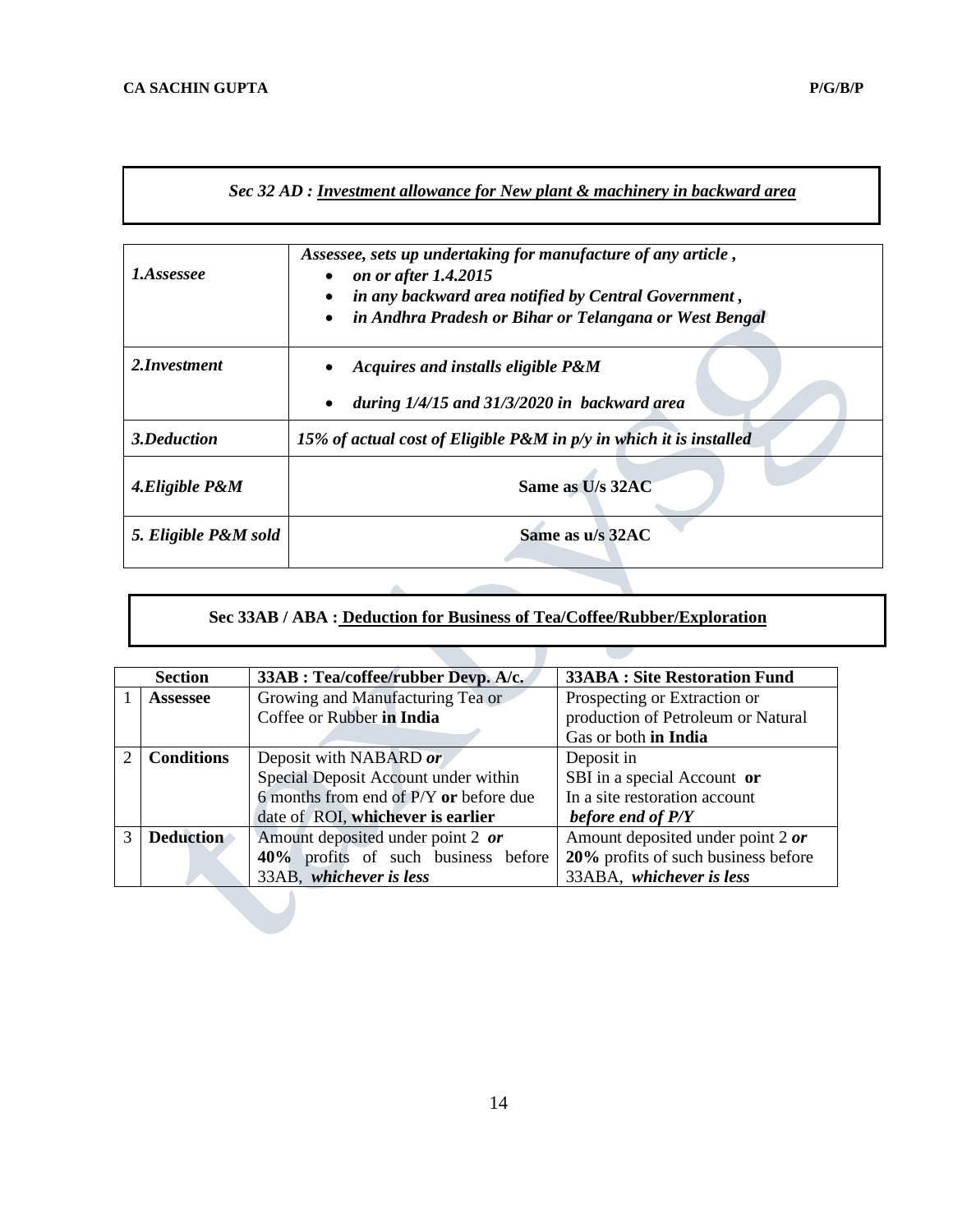# **Section 35 : Expenditure on Scientific Research**

| Scientific research carried out by assessee<br>i.e. In-house Scientific Research (has to be related to Assessee Business)         |                                           |                                                                |                                               |  |
|-----------------------------------------------------------------------------------------------------------------------------------|-------------------------------------------|----------------------------------------------------------------|-----------------------------------------------|--|
| <b>Pre commencement</b><br>(3 years prior to date of commencement of<br>Business)                                                 |                                           | <b>Post commencement</b><br>(On or after date of commencement) |                                               |  |
| <b>Prescribed Revenue</b><br>Capital<br><b>Expenditure</b><br>expenditure<br>Sec35(1)(iv)<br>35(1)(i)                             |                                           | <b>All Revenue</b><br><b>Expenditure</b><br>35(1)(i)           | <b>Capital Expenditure</b><br>Sec $35(1)(iv)$ |  |
| Salary(excluding<br><b>perquisites</b> ) of<br>Research Staff &<br><b>Purchase of Material</b><br>for scientific Research<br>only | Any Capital<br>expenditure except<br>Land | <b>All Revenue</b><br>Expenditure                              | Any Capital<br>expenditure except<br>Land     |  |
| Deduction in P/Y of<br>commencement                                                                                               | Deduction in P/Y of<br>commencement       | <b>Deduction in P/Y in</b><br>which incurred                   | Deduction in P/Y in<br>which incurred         |  |

# **Calculation of Deduction u/s 35**

1.Revenue expenditure on scientific research is **100% allowed** as deduction irrespective of profits. 2.Capital expenditure on scientific research are allowed as deduction **subject to availability of profit**. 3.Set off & Carry forward **same as unabsorbed depreciation**



- → Company Assessee *( Engaged in Manufacture of any article except specified under XI schedule )*
- → Incurred expenditure (**Except on Land & Building**) on **in house** scientific research **approved by prescribed authority**
- → Weighted deduction of *150 % of such expenditure* will be allowed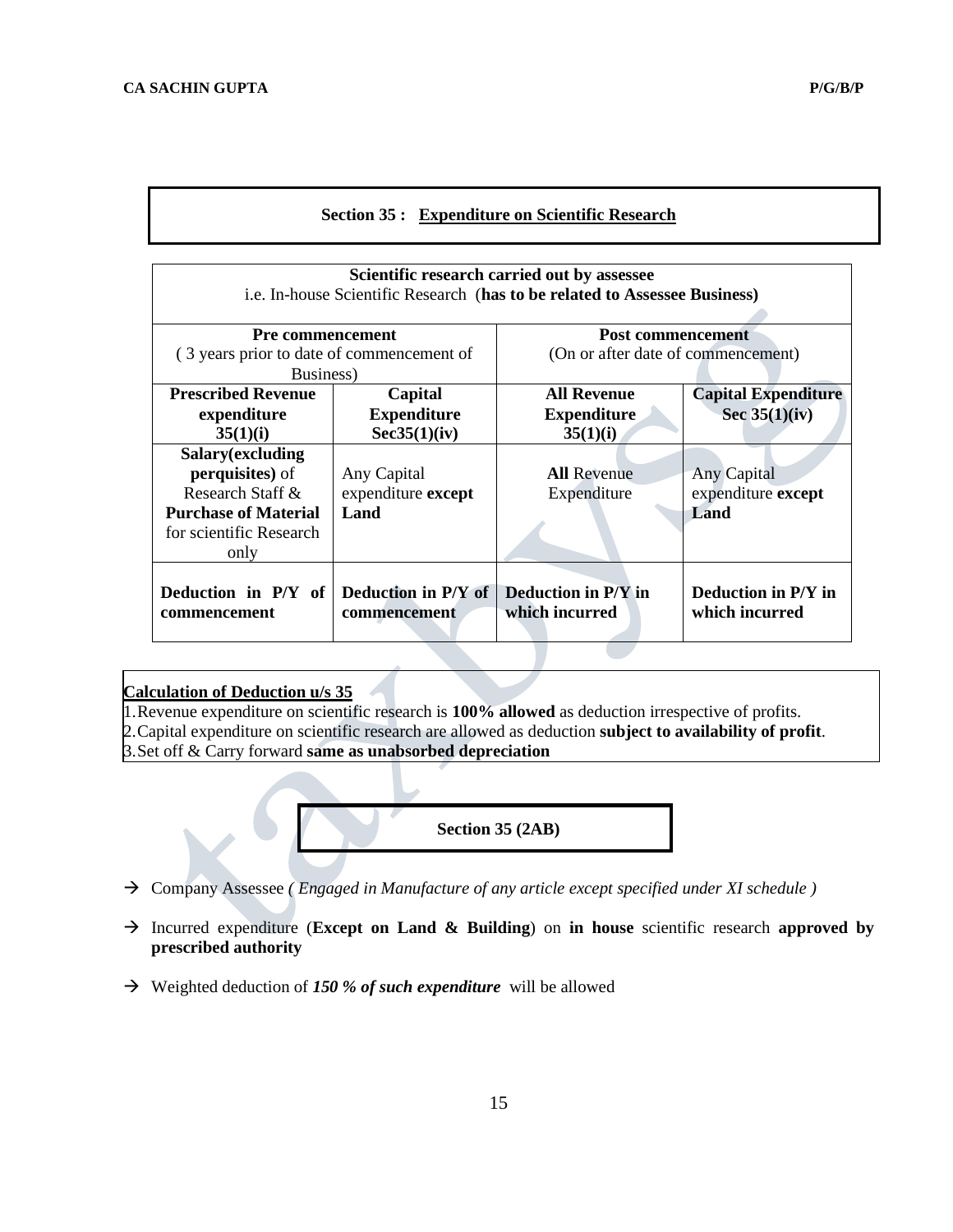# **Contributions/Donations for Research to Approved Associations** *(Related or Unrelated to Assessee business)*

| Sec. $35(1)(ii)$         | Sec. $35(1)(iii)$             | Sec. 35 (2AA)                                          | Sec $35(1)(iia)$              |  |
|--------------------------|-------------------------------|--------------------------------------------------------|-------------------------------|--|
| <b>Approved Research</b> | <b>Approved Research</b>      | <b>National Laboratory or</b><br><b>Indian company</b> |                               |  |
| association/ University  | association /University,      | <b>University or IIT for</b>                           | having main object            |  |
| /College for scientific  | <b>Institution for Social</b> | approved Scientific                                    | of scientific research        |  |
| research                 | science or statistical        | <b>Research Programme</b>                              | & approved by                 |  |
|                          | research                      |                                                        | <i>prescribed authority</i>   |  |
| 150% of amount paid      | 100% of amount paid           | $150\%$ of<br>paid<br>amount                           | $100\%$<br>$\sigma$<br>amount |  |
| allowed                  | allowed                       | allowed                                                | paid allowed                  |  |
|                          |                               |                                                        |                               |  |
| <b>WEF A/Y 21/22:</b>    | <b>WEF A/Y 21/22:</b>         | <b>WEF A/Y 21/22:</b>                                  | <b>WEF A/Y 21/22:</b>         |  |
| 100%                     | 100%                          | 100%                                                   | 100%                          |  |

**Special point :** Deduction u/s 35 **shall not be disallowed** if subsequent to payment ,approval of such association, institution, etc is withdrawn.

# **Sec 10(21) : Exemption of Income of Research Association**

Any income of *Research Association* approved **u/s 35** shall be exempt provided that Research association applies its Income &Invest in funds u/s 11

# **SALE OF ASSET USED FOR SCIENTIFIC RESEARCH**

## **Option 1 : Sold without using for business**

 *Step 1 :* Find out **Opening Value** as on 1/4/2019 (Cost of asset less deduction claimed in prior p/y)

| Sale price <          | Sale Price > Opening W.D.V                                   |  |  |  |
|-----------------------|--------------------------------------------------------------|--|--|--|
| <b>Opening W.D.V</b>  |                                                              |  |  |  |
|                       | <b>Deemed Business Income</b> taxable u/s 41 in P/Y of sale: |  |  |  |
| Loss is               | <b>Selling price or Deduction Claimed, less</b>              |  |  |  |
| allowed as deduction  |                                                              |  |  |  |
| in the $P/Y$ of sale. | Capital Gain : Selling price $>$ Cost                        |  |  |  |
|                       | Short term or long term depending upon period of             |  |  |  |
|                       | holding                                                      |  |  |  |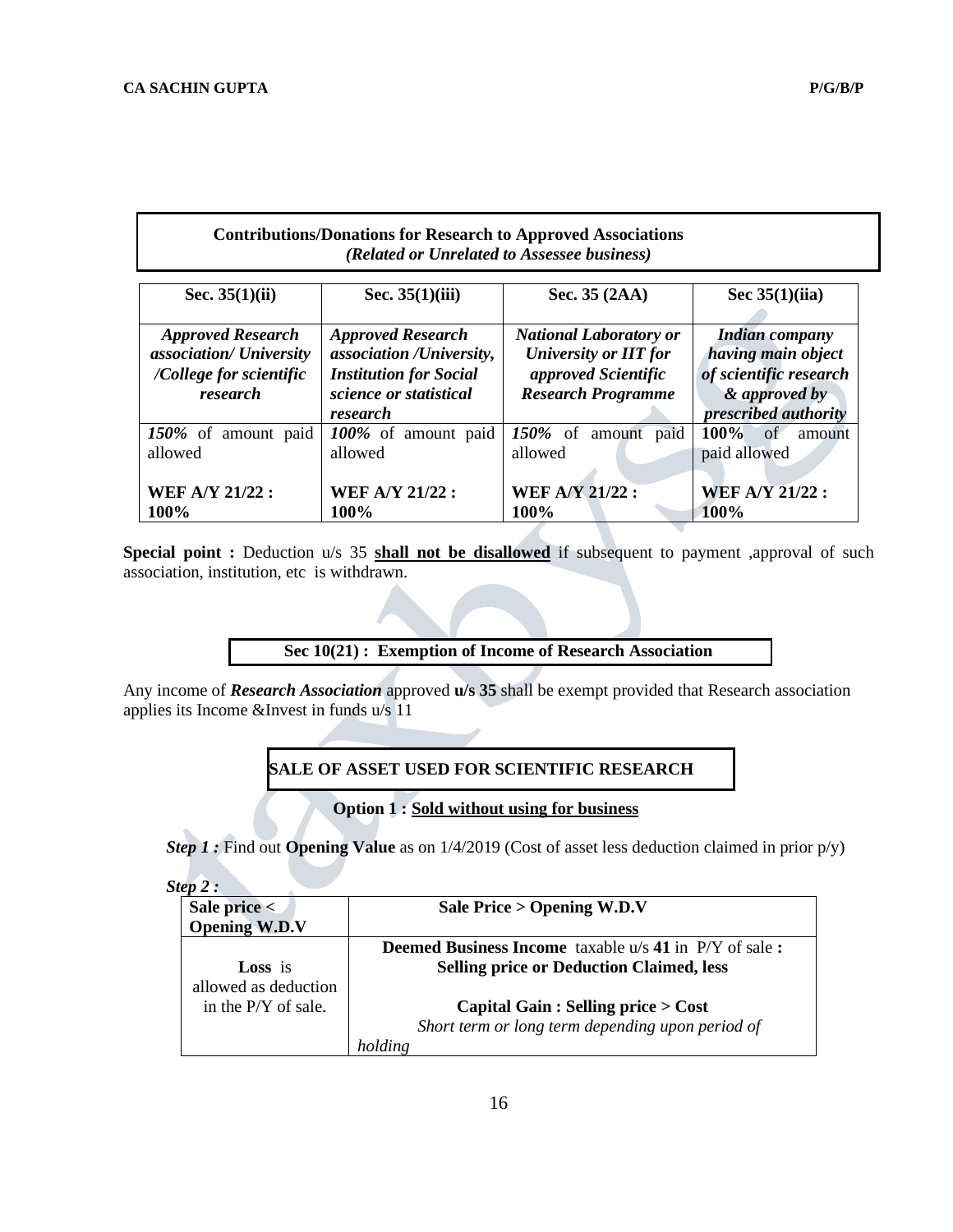**Special Point :** Business income shall be taxable in the previous year of transfer even if business is not in existence in that previous year

#### **Option 2 : Sold after using for business**

*Step 1* : The cost of asset will be added to value of block to which it belongs. The cost added to value of block will be Actual Cost to Assessee  *Less:* Deduction claimed u/s.35(1)(iv)

*Step 2 :* Sale price will be deducted from value of WDV of the block to which it belongs

| <b>Section 35 ABB: Expenditure for obtaining Telecommunication License</b> |  |
|----------------------------------------------------------------------------|--|
|----------------------------------------------------------------------------|--|

|                                                                          | <b>Capital Expenditure ACTUALLY INCURRED to acquire Telecom license</b> |
|--------------------------------------------------------------------------|-------------------------------------------------------------------------|
| Before commencement of business                                          | After commencement of business                                          |
| <b>Period of Deduction</b><br>Deduction shall be available from $P/Y$ in | <b>Period of Deduction</b><br>Deduction from P/Y in which license fee   |
| which business commences to $P/Y$ in which                               | actually paid to P/Y in which license expires                           |
| license expire                                                           |                                                                         |
| <b>Amount of deduction</b>                                               | <b>Amount of deduction</b>                                              |
| License fees actually paid<br>No. of previous years in above period      | License fees actually paid<br>No. of previous years in above period     |

# **TAX TREATMENT ON SALE OF LICENSE**

**Option 1 : Whole license sold**

## **Computation of Profit /Loss on sale**

 *Step 1 :* Find out **Opening Value** as on **1/4/2019** (Cost of asset less deduction claimed in prior p/y)

*Step 2 :* 

| $\blacksquare$ Sale price $\lt$ | Sale Price $>$ Opening W.D.V |
|---------------------------------|------------------------------|
| <b>Opening W.D.V</b>            |                              |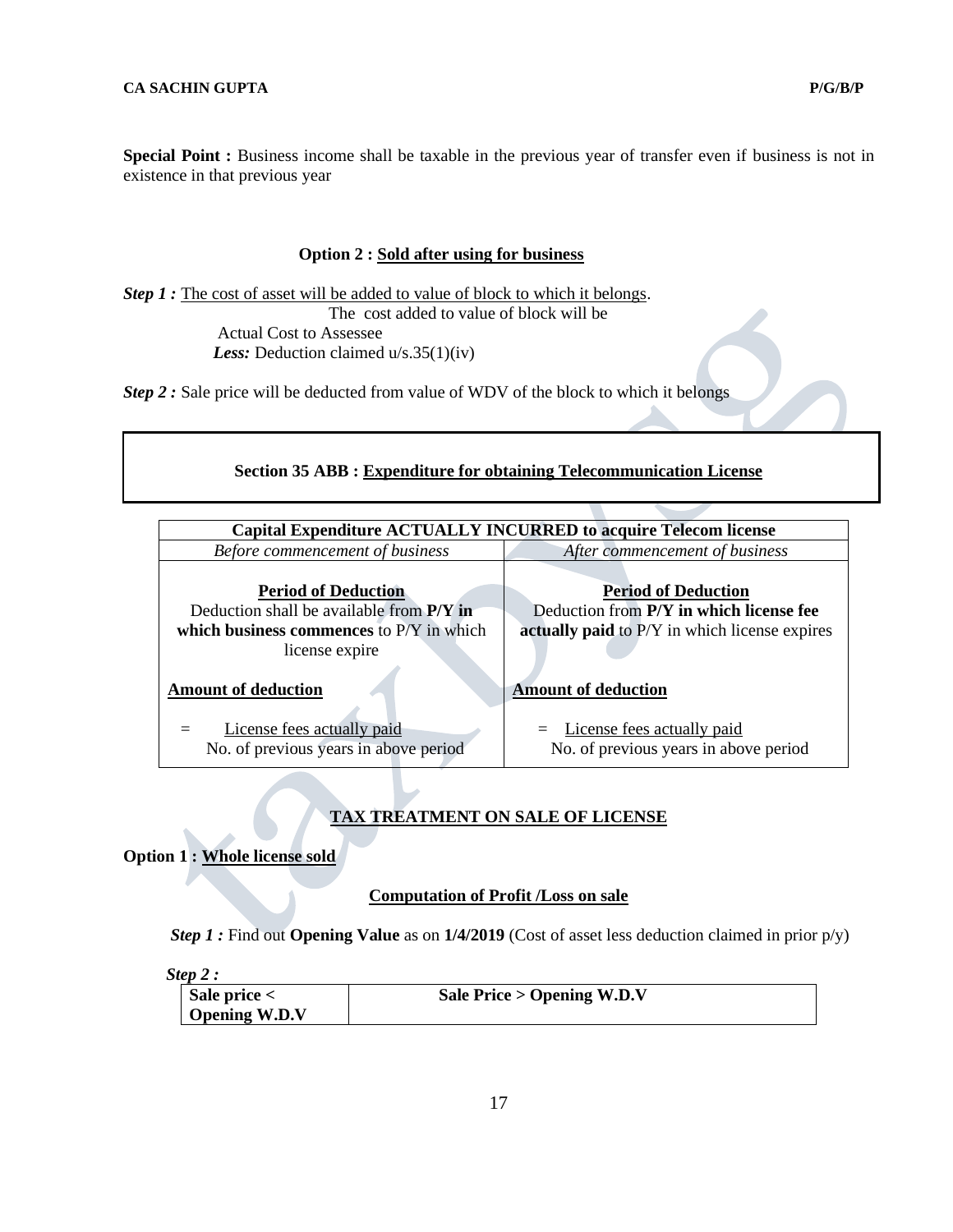|                       | <b>Deemed Business Income</b> taxable in P/Y of sale:    |
|-----------------------|----------------------------------------------------------|
| <b>Loss</b> is        | <b>Selling price or Deduction Claimed, less</b>          |
| allowed as deduction  |                                                          |
| in the $P/Y$ of sale. | Capital Gain : Selling price $>$ Cost                    |
|                       | Short term or long term depending upon period of holding |

#### **Option 2 : Part license sold**

# **Computation of Profit /Loss on sale**

*Step 1 :* Find out **Opening Value** as on **1/4/2019** (Cost of asset less deduction claimed in prior p/y)

*Step 2 :* 

| Sale price $<$         | Sale Price > Opening W.D.V                            |
|------------------------|-------------------------------------------------------|
| <b>Opening W.D.V</b>   |                                                       |
|                        | <b>Deemed Business Income</b> taxable in P/Y of sale: |
| <b>Loss</b> is         | <b>Selling price or Deduction Claimed, less</b>       |
| allowed as deduction   |                                                       |
| in balance P/Y of life | <b>Capital Gain: Selling price &gt; Cost</b>          |
| of license             | Short term or long term depending upon period of      |
|                        | holding                                               |

#### **Special point :**

*Business income shall be taxable in the previous year of transfer even if business is not in existence in that previous year*

|  | Sec 35ABA : Expenditure for obtaining right to use spectrum for telecommunication services. |  |  |  |
|--|---------------------------------------------------------------------------------------------|--|--|--|
|  |                                                                                             |  |  |  |

**1.Deduction :** Capital expenditure, incurred for acquiring any right to use spectrum for telecommunication services

**2. Applicability of Sec 35ABB :** The provisions of section 35ABB, shall apply as if for the word "licence", the word "spectrum" had been substituted.

**3. Failure to comply :** Where, in a previous year, any deduction has been claimed and granted to the assessee, and, subsequently, there is failure to comply with any of the provisions of this section, then,—

(*a*) Deduction shall be deemed to have been wrongly allowed;

(*b*) AO may, notwithstanding anything contained in this Act, re-compute the total income of the assessee for the said previous year and make the necessary rectification;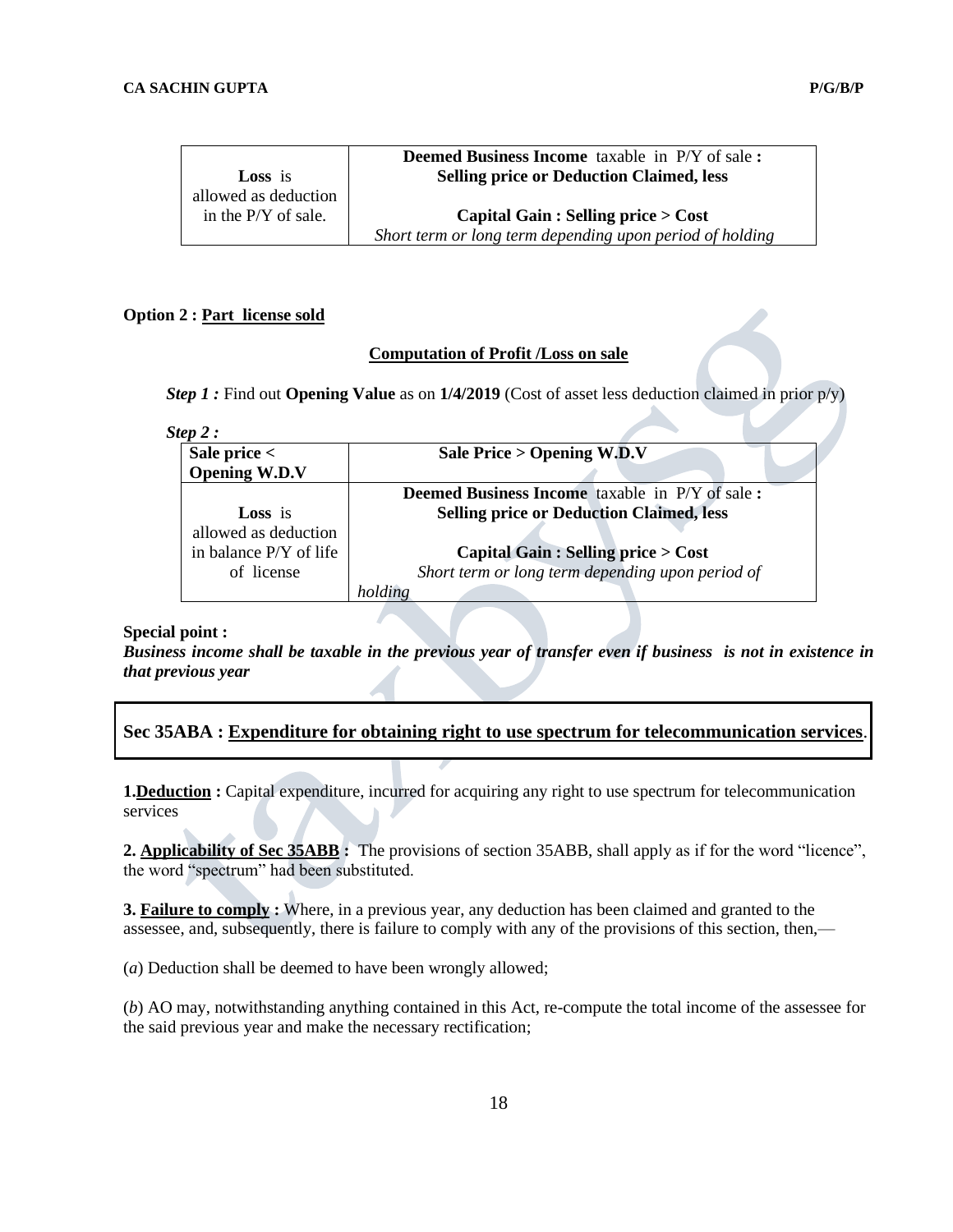# **Sec 35AD : Deduction of Capital Expenditure of Specified Business**

| <b>Assessee</b> | Setting up & operating Cold Chain facility<br>1)                                                                                                                                                                                           |
|-----------------|--------------------------------------------------------------------------------------------------------------------------------------------------------------------------------------------------------------------------------------------|
|                 | 2)<br>Setting up & operating <b>Warehousing facilities</b> for storage of agriculture produce                                                                                                                                              |
|                 |                                                                                                                                                                                                                                            |
|                 | 3)<br>Laying & operating Cross-country Natural Gas/Crude/Petroleum pipeline<br>network for distribution, including storage facility                                                                                                        |
|                 | Building and operating a Hotel of two-star or above category anywhere in India<br>4)                                                                                                                                                       |
|                 | (Where the assessee builds a hotel of two-star or above category $\&$ subsequently,<br>while continuing to own the hotel, transfers the operation thereof to another<br>person, assessee shall be deemed to be carrying on Hotel Business) |
|                 | 5)<br>Building and operating a <b>Hospital</b> with at least one hundred beds for patients                                                                                                                                                 |
|                 | Developing and building a Housing project under a scheme for slum<br>6)<br>redevelopment or rehabilitation framed by Government and notified by Board                                                                                      |
|                 | Developing and building a housing project under a scheme for affordable<br>7)<br>housing framed by Government and notified by Board                                                                                                        |
|                 | <b>Production of fertilizer in India &amp; investment in a new plant</b> or in a newly<br>8)<br>installed capacity in an existing plant                                                                                                    |
|                 | 9)<br>Setting up and operating an inland container depot or a container freight station<br>notified or approved under Customs Act                                                                                                          |
|                 | 10) Bee-keeping and production of honey and beeswax                                                                                                                                                                                        |
|                 | 11) Setting up and operating a warehousing facility for storage of sugar                                                                                                                                                                   |
|                 | 12) Laying and operating a slurry pipeline for the transportation of iron ore                                                                                                                                                              |
|                 | 13) Setting up and operating a semi-conductor wafer fabrication manufacturing unit<br>and is notified by the Board                                                                                                                         |
|                 | 14) Developing or operating and maintaining or developing, operating and<br>maintaining, any infrastructure facility (on or after 1/4/17)                                                                                                  |
|                 | Business is owned by Indian company or statutory corporation & has entered                                                                                                                                                                 |
|                 | into agreement with Government / local authority                                                                                                                                                                                           |
|                 | Infrastructure facility means-<br>(i) Road, toll road, bridge or rail system;                                                                                                                                                              |
|                 | (ii) Highway project;                                                                                                                                                                                                                      |
|                 | (iii) Water supply project, water treatment system, irrigation project, sanitation and<br>sewerage system;                                                                                                                                 |
|                 | (iv) Port, airport, inland waterway, inland port                                                                                                                                                                                           |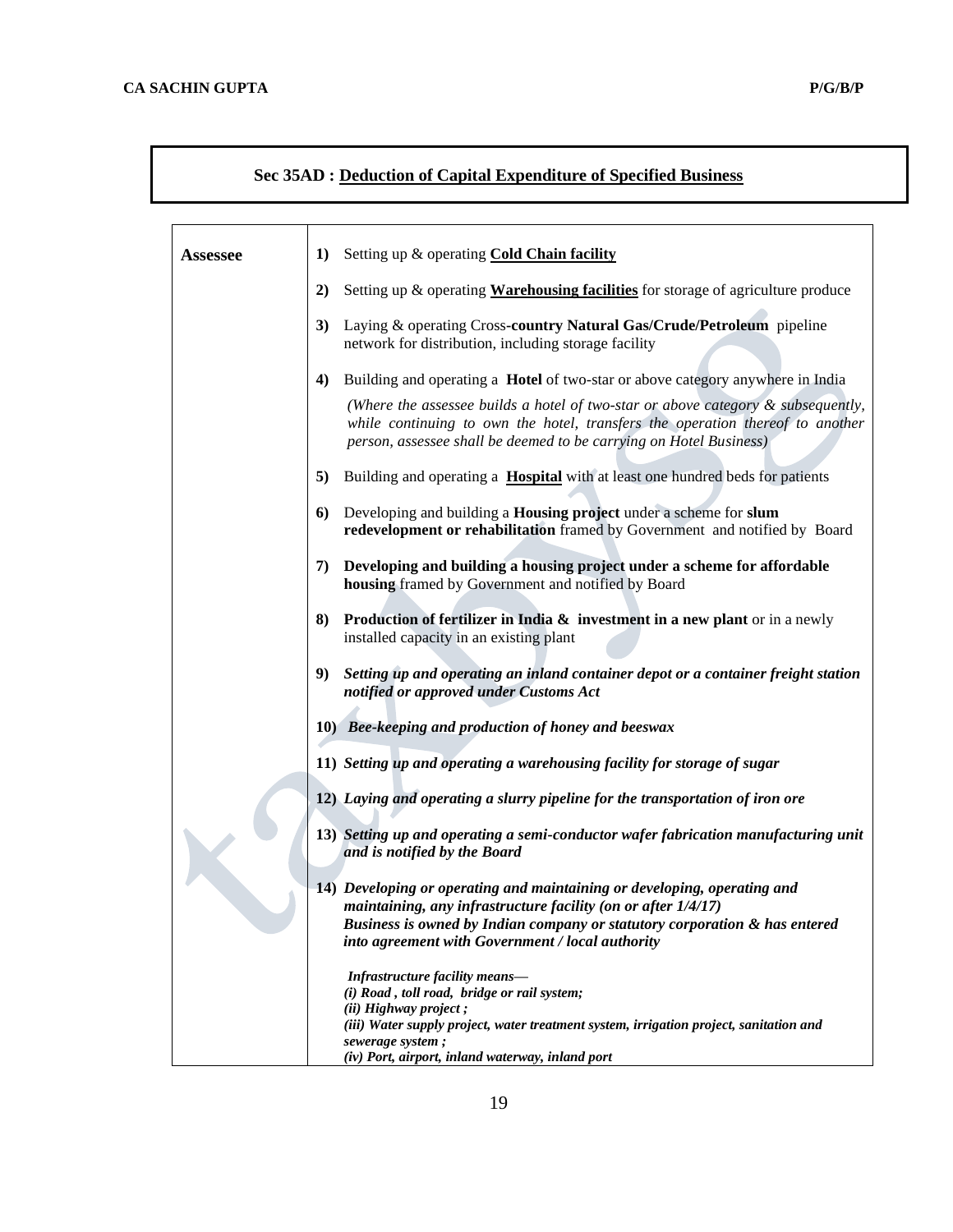| <b>Deduction</b>        | 100% Capital expenditure for above business incurred after commencement                                                                                                                                                                                                                                  |
|-------------------------|----------------------------------------------------------------------------------------------------------------------------------------------------------------------------------------------------------------------------------------------------------------------------------------------------------|
| <b>Exclusions</b>       | including Pre commencement Capital Expenditure<br>Does not include expenditure on land, goodwill or financial instrument                                                                                                                                                                                 |
|                         |                                                                                                                                                                                                                                                                                                          |
|                         | Any expenditure for which payment or aggregate of payments made to a                                                                                                                                                                                                                                     |
|                         | person in a day, otherwise than by A/y payee cheque drawn on a bank or an                                                                                                                                                                                                                                |
|                         | account payee bank draft or use of ECS through a bank $A/c$ or by other                                                                                                                                                                                                                                  |
|                         | prescribed electronic method, exceeds $\bar{\mathcal{E}}$ 10,000                                                                                                                                                                                                                                         |
| <b>Conditions</b>       | 1. It is not set up by Splitting up or Reconstruction of existing business                                                                                                                                                                                                                               |
|                         | 2. Atleast 80% of P&M should not be Previously used for any purpose                                                                                                                                                                                                                                      |
|                         | <b>Exception to 2<sup>nd</sup> Condition</b><br>- P&M used outside India by any person other than the assessee $\&$                                                                                                                                                                                      |
|                         | - Such P&M is imported into India &                                                                                                                                                                                                                                                                      |
|                         | - No deduction of depreciation on that P&M has been allowed to any person<br>for any period prior to the date of installation by assessee                                                                                                                                                                |
| <b>Limitations</b>      | If deduction is allowed under this section, such expenditure will not be                                                                                                                                                                                                                                 |
|                         | allowed as deduction under other provision.                                                                                                                                                                                                                                                              |
| Sale of asset           | <b>Sum received/receivable</b> on account of destruction/demolition/discard/<br>transfer of such Capital asset shall be deemed as P/G/B/P u/s 28                                                                                                                                                         |
|                         | If sold after using for other business :<br><b>Actual Cost = Nil</b>                                                                                                                                                                                                                                     |
| Use of Asset            | Any asset on which deduction allowed shall be used only for specified<br>business, for 8 years beginning with $p/y$ in which such asset is acquired or<br>constructed.                                                                                                                                   |
|                         | Otherwise deduction allowed in one or more p/y, as reduced by depreciation<br>allowable u/s 32, as if no deduction under this section was allowed, shall be<br>deemed to be income under PGBP of p/y in which the asset is so used.                                                                      |
|                         | Where any capital asset on deduction is allowed $u/s$ 35AD is deemed to be<br>income as above, actual cost of asset shall be actual cost, as reduced by<br>depreciation calculated at rate in force that would have been allowable had<br>the asset been used for business since date of its acquisition |
| Set off & C/F of        | -Loss of Specified Business can be set off against profits of other specified                                                                                                                                                                                                                            |
| <b>Loss of business</b> | business only.                                                                                                                                                                                                                                                                                           |
| (Sec 73A)               | -Unabsorbed loss will be $c/f$ & set off against profits of specified business of<br>subsequent A/Y                                                                                                                                                                                                      |
|                         | -C/F $\&$ set off for Unlimited period of A/Y                                                                                                                                                                                                                                                            |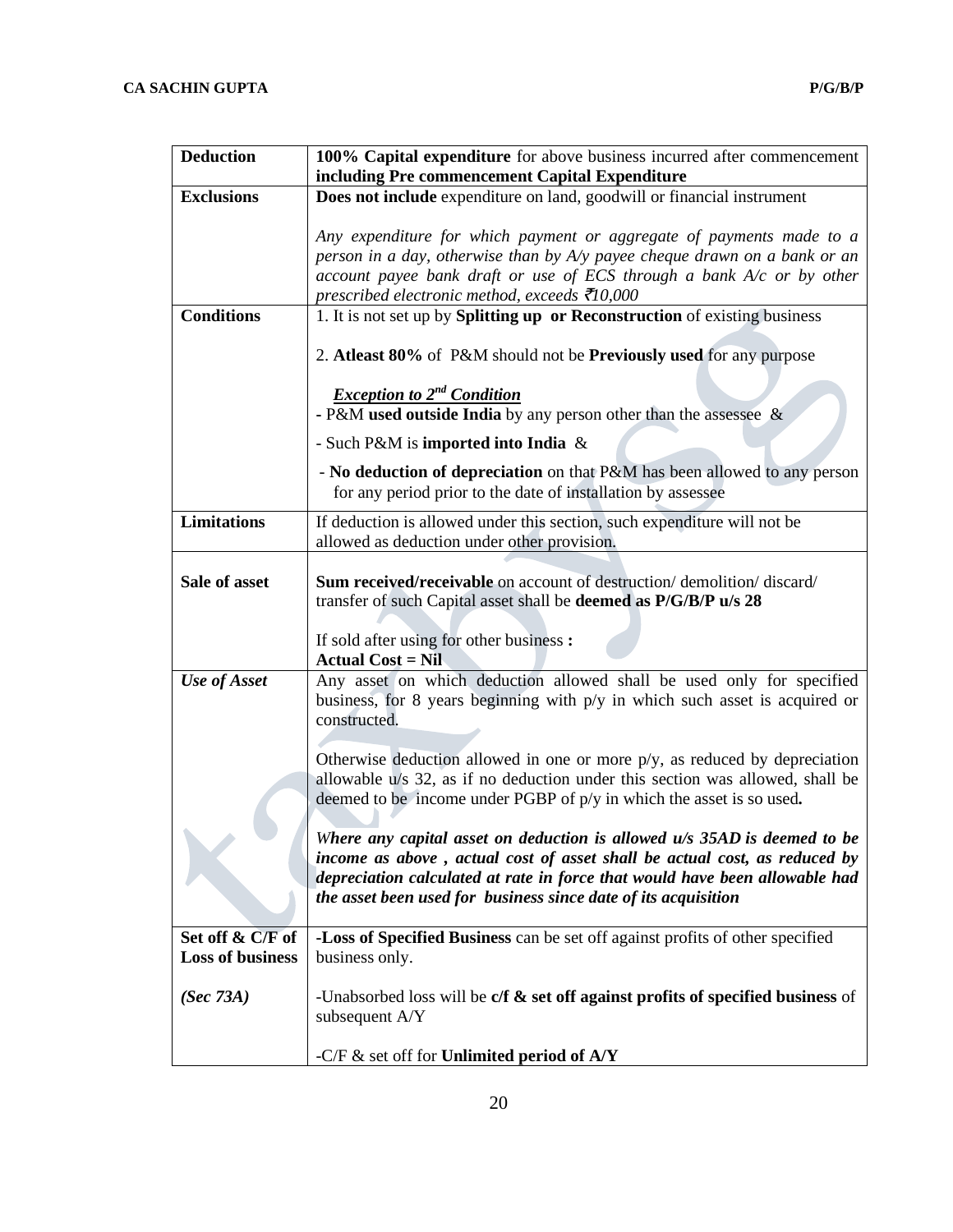| Deduction for payment of sum to |                     |                          |                            |  |
|---------------------------------|---------------------|--------------------------|----------------------------|--|
| Association whose               | Association engaged | <b>Rural Development</b> | <b>National Urban</b>      |  |
| object is to undertake          | in Training of      | <b>Fund</b> set up by    | <b>Poverty Eradication</b> |  |
| <b>Rural Development</b>        | persons for         | Central Govt.            | <b>Fund</b> Set up by      |  |
| Program <i>approved</i> by      | implementing Rural  |                          | Central Govt.              |  |
| prescribed authority            | Development Program |                          |                            |  |

Deduction u/s 35CCA **shall not be disallowed** if subsequent to payment ,approval of such institution or programme is withdrawn

# **35CCC : Expenditure on Agricultural extension project**

**(1)** Where **assessee** incurs **any expenditure** on **agricultural extension project** notified by CBDT , then, there shall be allowed a deduction of **150% such expenditure**.

**(2)** Where a deduction under this section is allowed for any A/Y , such expenditure will not be allowed as deduction under any other provisions.

## **(3) W.E.F A/Y 21/22 : 100% deduction**

# **35CCD : Expenditure on skill development project**

**(1)** Where **a company** incurs **any expenditure (except land or building)** on any **skill development project** notified by CBDT, then, there shall be allowed a deduction of **150% such expenditure**.

**(2)** Where a deduction under this section is allowed for any A/Y , such expenditure will not be allowed as deduction under any other provisions.

**(3) W.E.F A/Y 21/22 : 100% deduction**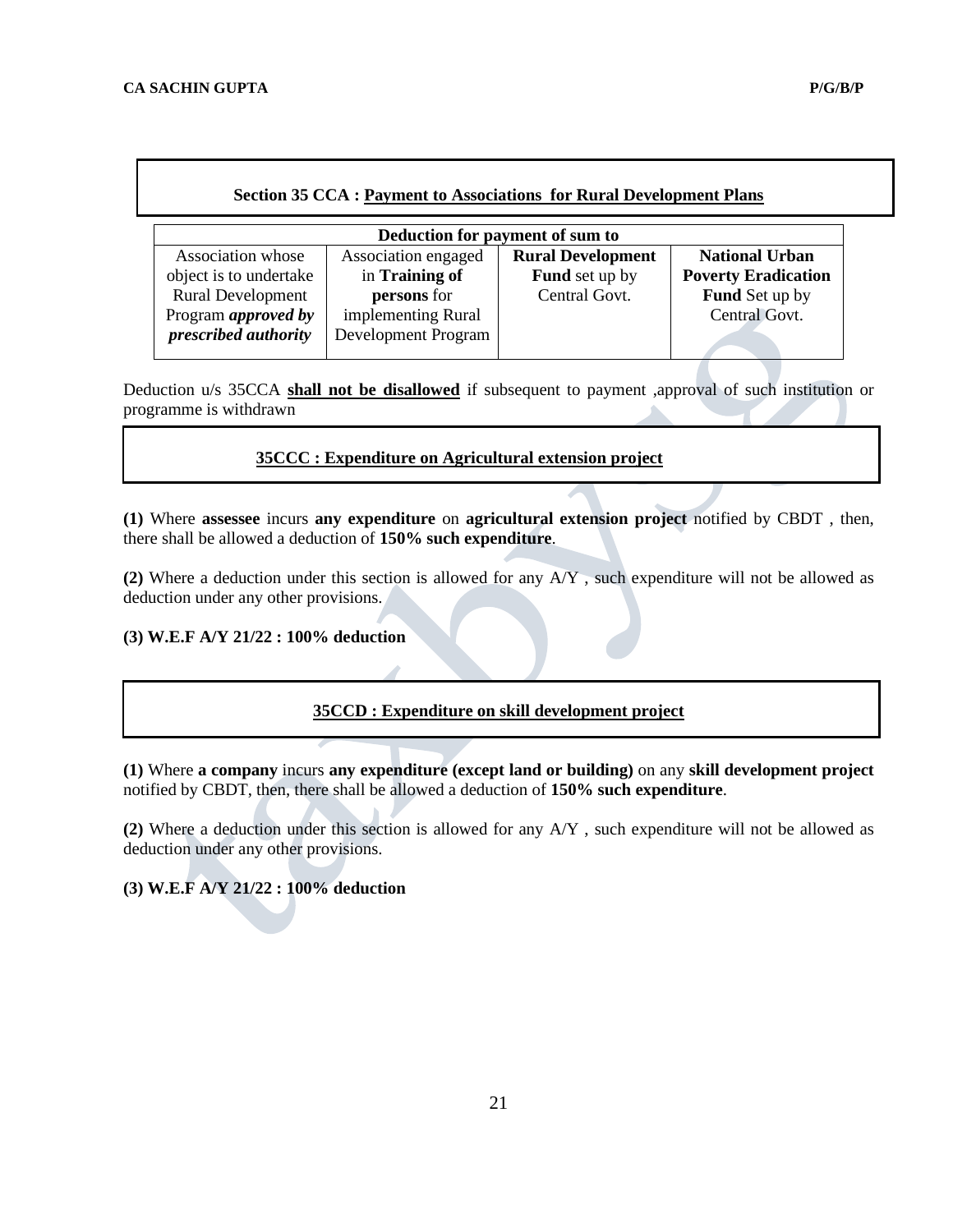| <b>Section 35 D: Amortization of Preliminary Expenses</b> |                                                                                                      |                                                                                                                                                                         |  |  |
|-----------------------------------------------------------|------------------------------------------------------------------------------------------------------|-------------------------------------------------------------------------------------------------------------------------------------------------------------------------|--|--|
| 1                                                         | <b>Assessee</b>                                                                                      | <b>Indian Company or Non Corporate Resident</b>                                                                                                                         |  |  |
| $\boldsymbol{2}$                                          | <b>Expenditure</b><br>when incurred                                                                  | Before commencement of business or<br>After commencement of business for<br>- Extension of existing undertaking or<br>- Setting up of new unit                          |  |  |
| 3                                                         | <b>Specified Expenditure</b>                                                                         | (i) Feasibility report (ii) Project report (iii) Market/Other Surveys<br>(iv) Engineering Services (v) Legal Charges for drafting agreements                            |  |  |
|                                                           | ( <i>Expenditure under</i><br>point i to iv, can be<br>incurred by assessee<br>himself or by concern | For Company Assessee, also expenditure on Memorandum & Articles,<br>Legal Fees for registration, expenses on public issue                                               |  |  |
| $\overline{\mathbf{4}}$                                   | approved by CBDT)<br>Qualifying amount of<br><b>Specified Expenditure</b>                            | <b>Non-Corporate resident Assessee</b><br>A. Total of Specified expenditure or<br><b>B.</b> 5% of Cost of Project<br>A or B, whichever is less<br><b>Indian Company</b> |  |  |
|                                                           |                                                                                                      | A. Total of Specified expenditure or<br><b>B.</b> 5% of Cost of Project or 5% of Capital employed, <i>Higher</i><br>A or B, whichever is less                           |  |  |
| 5                                                         | <b>Period of Deduction</b>                                                                           | Qualifying Amount in 5 equal annual installments<br>starting from P/Y of commencement or completion of extension or<br>setting up new unit (as the case may be)         |  |  |
| 6                                                         | <b>Compulsory Audit</b><br>(Not applicable for<br>Company, Cooperative<br>society)                   | Audit of accounts by C.A for the previous year in which expenditure<br>incurred & attach C.A report with ROI for the $1st$ yr.                                          |  |  |

# **Special Points:**

**1. Cost of Project :** Means **Actual cost** of **FIXED ASSETS** as per books of accounts on last day of P/Y in which business is commenced or extension is completed or new unit is Set up, as the case may be

 $\blacktriangleright$ 

**2. Capital Employed :** Means *Aggregate* of **Issued share capital, Debentures, Long term borrowings** as on the last day of same P/Y as mentioned above

# **3. L T Borrowings :** Means

- a) Money borrowed from Govt. or IFCI or ICICI or Banking / Approved financial institution, *repayable in not less than 5 years*
- b) Money borrowed in foreign currency for purchase of P&M outside India, *repayable after 7 years*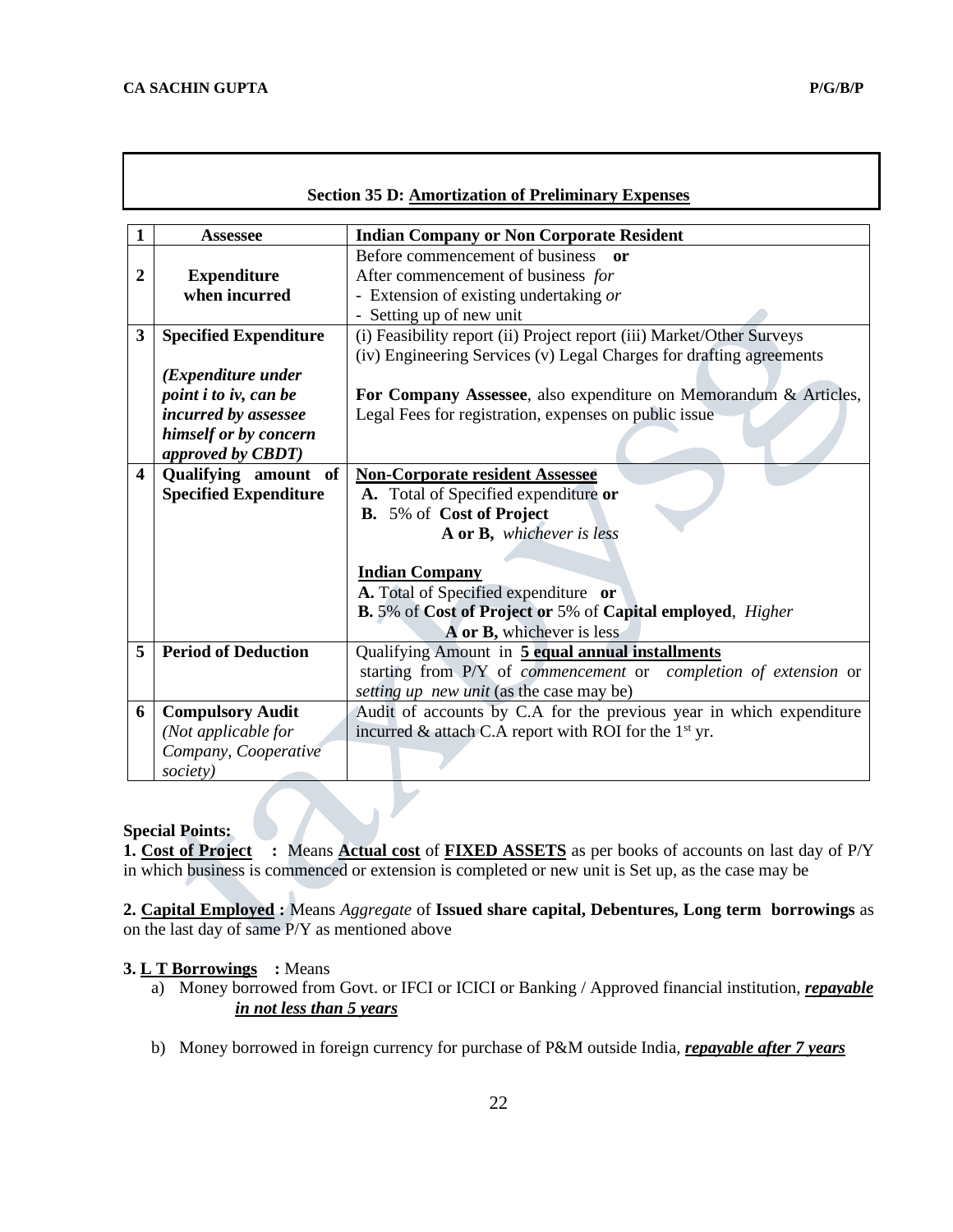# **Section 35 DD : Expenditure in case of Amalgamation or Demerger**

- *Indian Company* incurs expenditure *wholly & exclusively* for amalgamation or demerger.
- Deduction shall be allowed of such expenditure in **5 equal annual installments** starting from P/Y of amalgamation or demerger

# **Section 35 DDA : Expenses incurred under Voluntary Retirement Scheme**

- *Any assessee* incurs expenditure for payment of sum under V.R.S.
- Deduction shall be allowed of such expenditure in **5 equal annual installments** starting from the P/Y in which amount paid.

## **Section 35 E: Deduction for Prospecting Minerals**

- ➢ **Indian Company** or **non-corporate Resident assessee** engaged in Production of any **specified mineral**.
- ➢ Incurs **Expenditure** for Prospecting or Extraction or Production during **year of Commercial production** or **4 p/y years prior** to such commercial production
- $\triangleright$  Expenditure does not include the following:
	- 1. Expenditure of a **Capital nature** on which depreciation is admissible u/s 32.
	- 2. Expenditure on **acquisition of site**
	- 3. Any expenditure which is **met directly or indirectly** by any other person or authority
- ➢ **Deduction:** 10% of qualifying expenditure allowed for 10 years starting from p/y of production
- ➢ **Maximum deduction allowed each year** : 10% of qualifying expenditure **or** Income from such Business before 35E, *whichever is less.*
- ➢ **Unallowed qualifying expenditure** carried forward for next year & added to next year installment. However after  $10<sup>th</sup>$  year no deduction shall be allowed
- $\triangleright$  **Audit of accounts by C.A** for the previous year in which expenditure incurred & attach C.A report with ROI for the 1<sup>st</sup> yr. *(Not applicable for Company, Cooperative society)*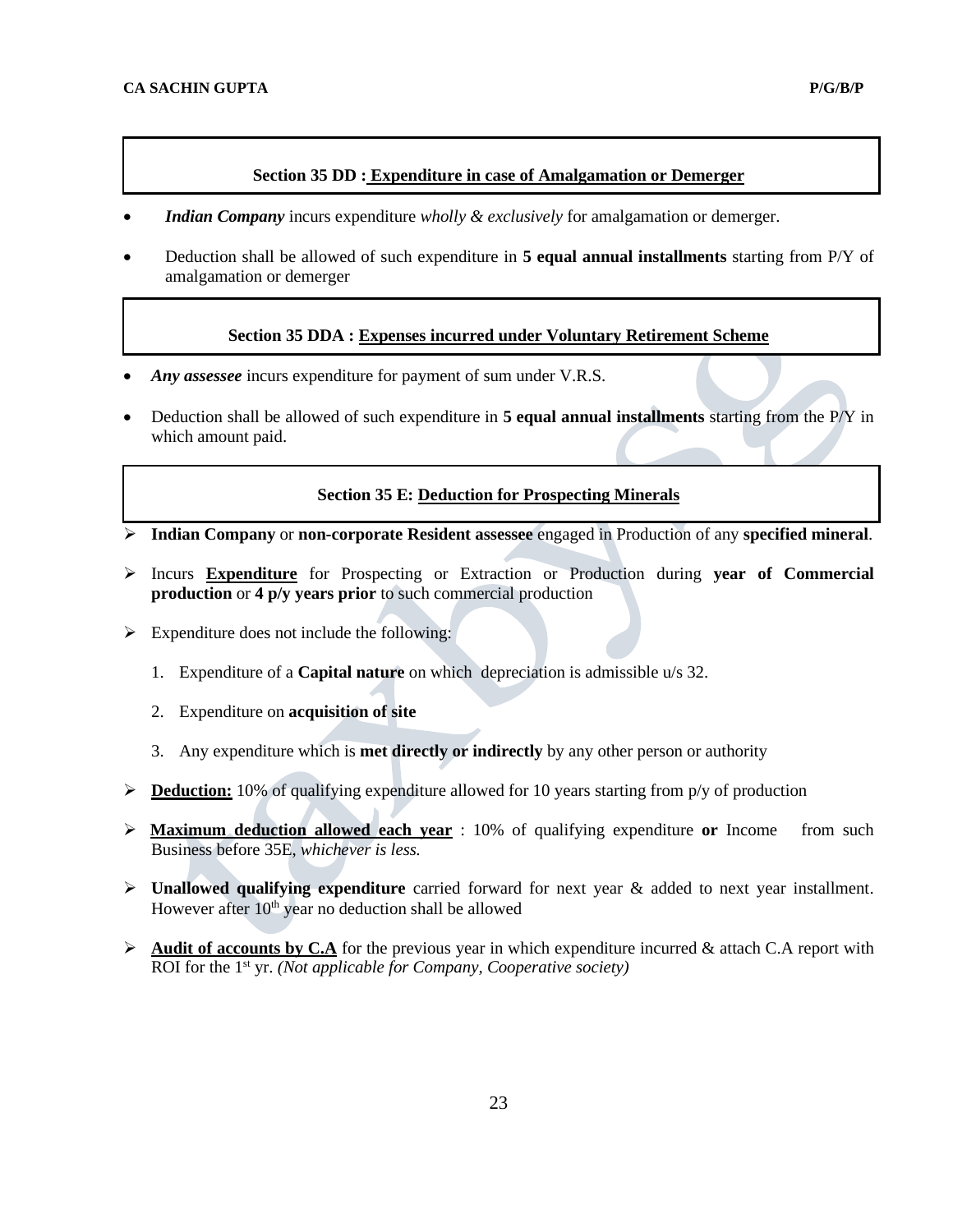# **Special Point:**

- 1. For the purposes of this section,—
	- (a) **"Operation relating to prospecting"** means any operation undertaken for the purposes of exploring, locating of deposits of mineral, and includes any such operation which proves to be **infructuous or abortive**

# **Sec. 43B**: **Certain deductions on Actual Payment Basis**

- → **Overriding other provisions of IT Act**
- → **Specified Expenses** which are **allowable under other sections**
- → Shall be allowed only in **Previous year** in which such expenditure is **actually paid**
- $\rightarrow$  Irrespective of p/y in which liability was incurred as per method of accounting

#### **Specified expenses :**

- 1. Tax, duty under **any law**
- 2. Employer Contribution to Provident fund, superannuation fund, Gratuity fund or other welfare fund
- 3. Bonus or Commission to employee
- 4. Interest on Loan from Public Financial Institution, State Financial Corporation **or** State industrial investment corporation
- 5. Interest on any loan or advance from schedule bank or a co-operative bank other than a primary agricultural credit society or primary co-operative agricultural and rural development bank
- 6. Payment of leave Salary to employee
- 7. Sum payable to Indian Railways for use of railway assets
- 8. Sum payable by assessee as interest on any loan or borrowing from a deposit taking NBFC or systemically important non-deposit taking NBFC, in accordance with the terms  $\&$ conditions of the agreement governing such loan or borrowing.\*[FA,2019]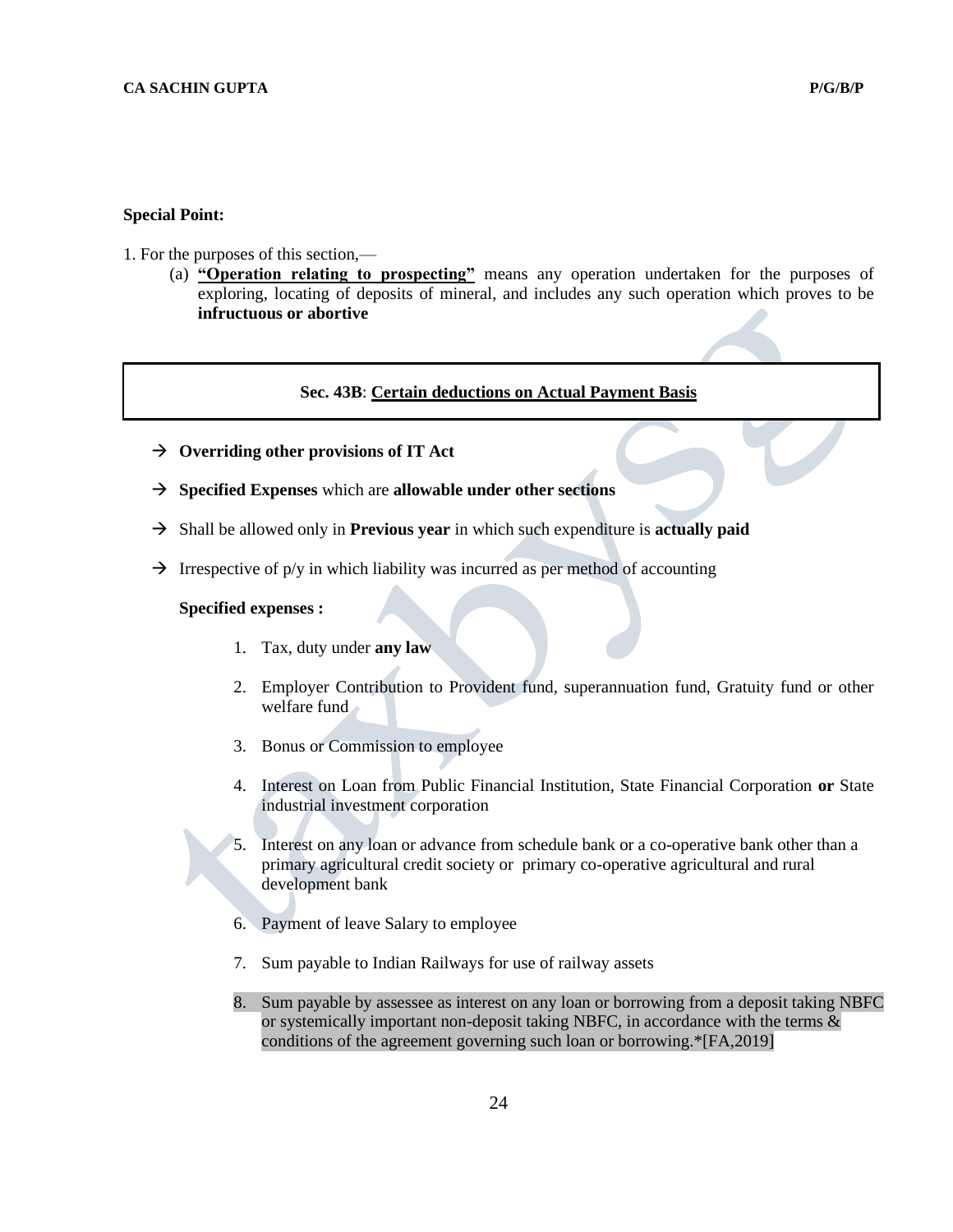#### **Special point :**

- **1.** Provision of Sec. 43B Shall not apply
	- $\checkmark$  for the P/Y in which liability to pay such sum was incurred
	- ✓ If such sum is **Actually Paid** by Assessee
	- ✓ On or before the **due date of return u/s. 139(1)**
	- $\checkmark$  And evidence of such payment is furnished along with ROI

 $2. *$ 

Where deduction in point 8 is allowed in computing income referred u/s 28, of A/Y 19/20, or any earlier A/Y) in which the liability to pay such sum was incurred by assessee, the assessee shall not be entitled to any deduction under this section in respect of such sum in computing the income of  $p/y$  in which the sum is actually paid by him

Deduction of any sum, being interest payable under point 8 shall be allowed if such interest has been actually paid and any interest referred to in that point which has been converted into a loan or borrowing shall not be deemed to have been actually paid.

Deposit taking NBFC means NBFC which is accepting or holding public deposits and is registered with RBI under the provisions of RBI Act, 1934

Systemically important non-deposit taking NBFC means a NBFC which is not accepting or holding public deposits and having total assets of not less than 500 crore rupees as per the last audited balance sheet and is registered with RBI under the provisions of RBI Act, 1934.

## **Section 36(1)** : **Expenses allowed from Business/Profession**

- **1.** Premium for insurance of **Stock in trade** used for Business or Profession.
- **2.** Premium by *employer* for **Health insurance** of his employees by **any mode other than cash** under a approved scheme
- **3. Bonus or Commission** to employee provided such bonus or commission is **not payable** as **Dividend**. *(Subject to sec 43B)*
- **4.** Interest on Capital Borrowed for the purpose of Business or Profession. *(Subject to sec 43B)*
- **5. Prorata** amount of **Discount** on a **Zero Coupon Bond**.
- **6. Employer** contribution towards Recognised Provident Fund or Approved Superannuation Fund or Approved Gratuity Fund*. (Subject to sec 43B)*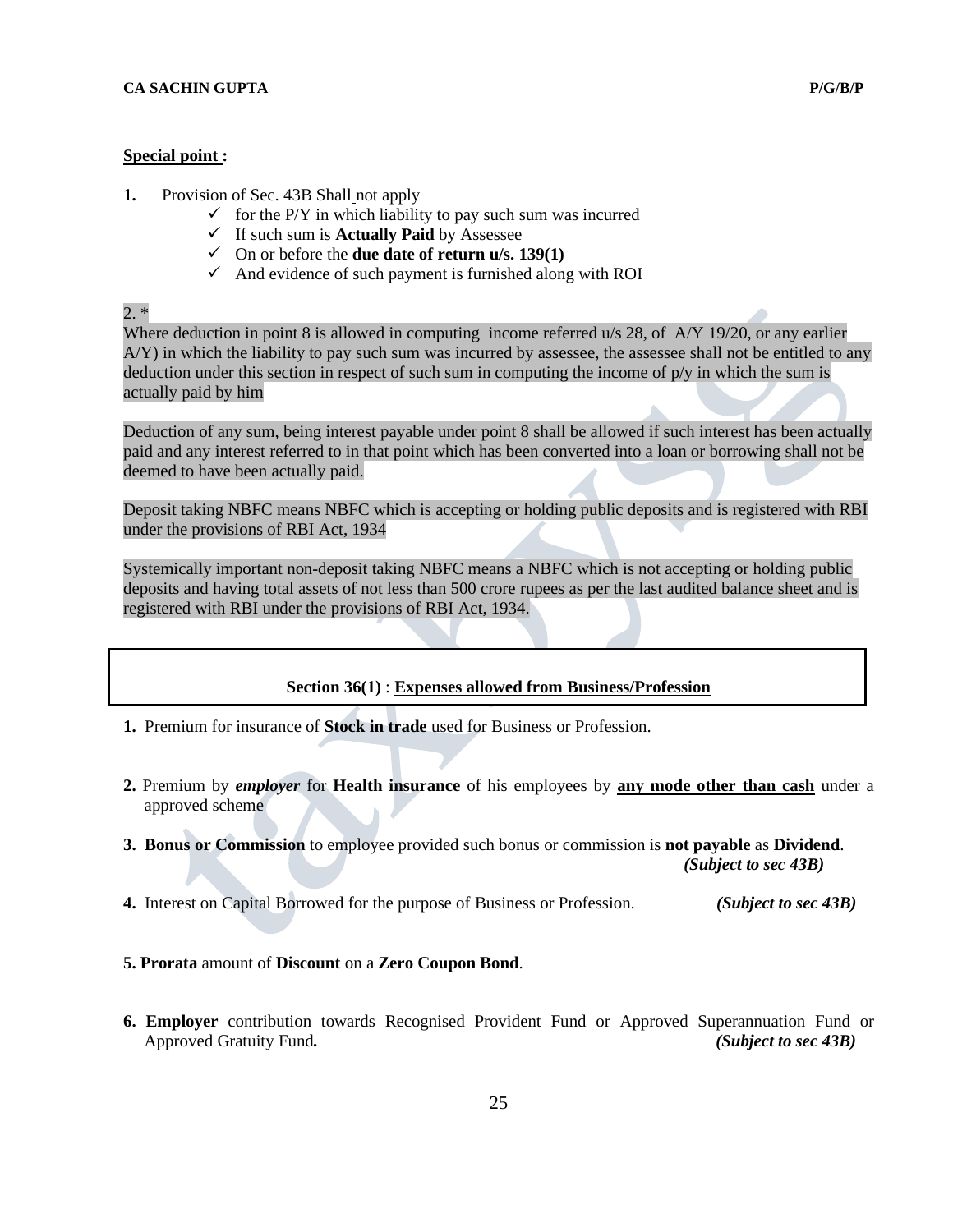- **7.** Employer contribution towards a pension scheme u/s 80CCD, on account of an employee upto 10%  **Salary** of the employee in the previous year. [Refer Chapter Deductions] *(Subject to sec 43B)*
- **8.** Sum received *by employer* as employee contribution to Provident Fund, Superannuation Fund or under other welfare fund provided such amount is **credited** by employer in account of employee **upto due date** of relevant fund

# **Special Point :**

**Sec 2(24) :** Amount received by employer from employee as contribution to Provident Fund, Superannuation Fund or other welfare fund ,shall be treated as **deemed income** of such employer.

# *If the employer satisfies condition of sec 36(1) then he will be entitled to deduction of such amount.*

- **9.** Animals used for Business or Profession (not as S.I.T) & have died or become useless for such purpose Deduction of Difference between actual cost to such assessee  $\&$  realisation (if any) from sale of carcass of such animal.
- **10.** Bad **debt is written off as irrecoverable** in accounts of assessee during p/y Provided such debt should have been **taken into account for computing income of any P/Y**

# **Special Points :**

- **1.** Where assessee deals in money lending or is a Bank, income condition need not be satisfied.
- **2.** No deduction is allowed for provision made for bad & doubtful debt (Except Next deduction)

## **3. Sec. 41(4)** : **Subsequent recovery of written off bad debt.**

- $\checkmark$  Where deduction claimed upto 36(1) for any previous year
- $\checkmark$  and subsequently amount is recovered,
- $\checkmark$  than such amount shall be the income under P/G/B/P
- $\checkmark$  of P/Y in which recovered.

# *However,*

- a) **Assessee** claiming Bad Debt & who recovers the bad debt should be **same**
- b) It is not necessary business is in existence in previous year of recovery.

## **11. Provision for bad and doubtful debts** made by—

- *(a)* **Bank or a co-operative bank : Upto 8.5% of Gross Total Income** (computed before making this deduction) + **upto 10% of aggregate average advances** made by rural branches of such bank
- *(b)* Foreign Banks/Public financial institution/Sate financial corporation/State industrial investment corporation/Non Banking financial company **: Upto 5% of Gross Total Income** (computed before making this deduction )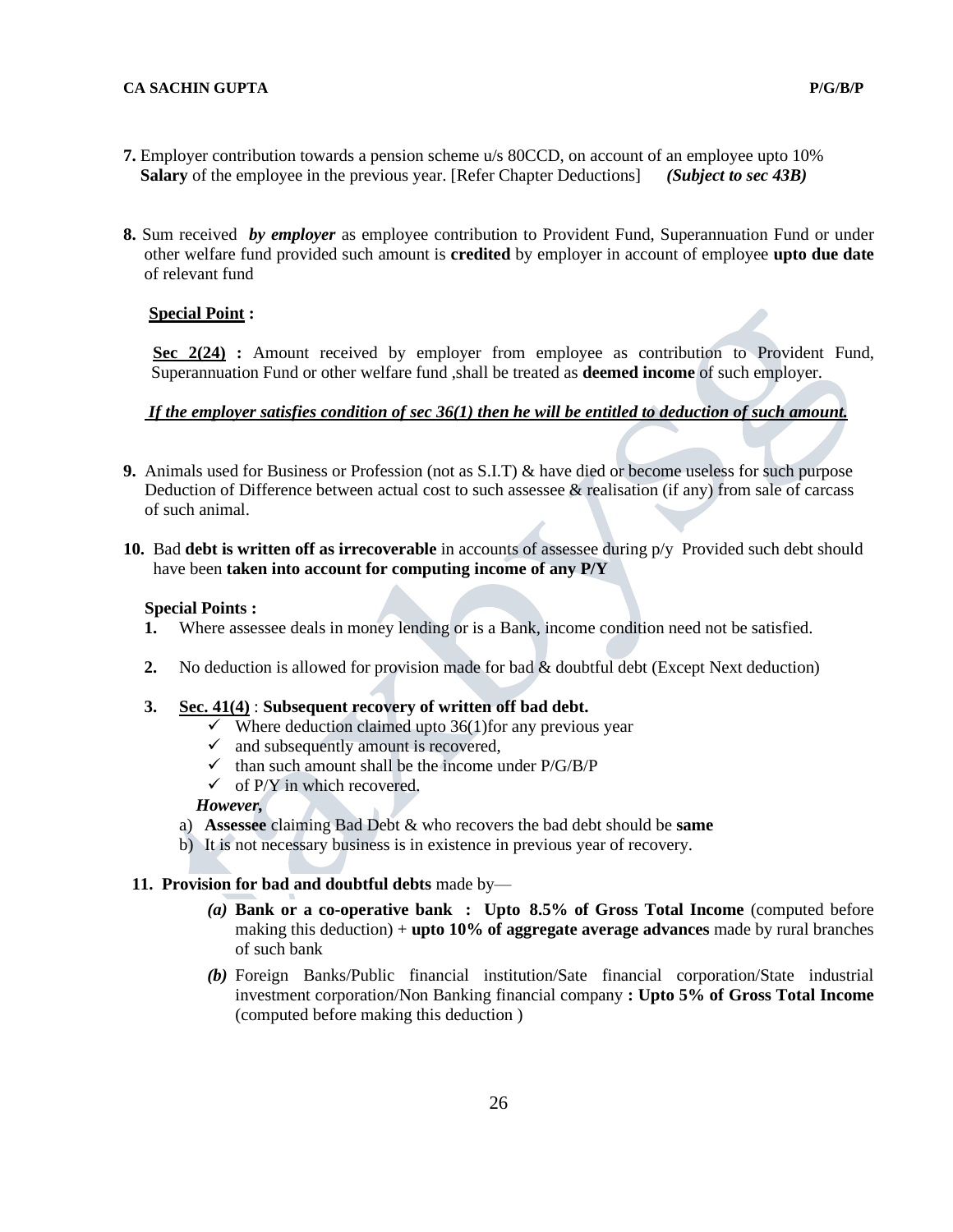**12. Special reserve** created and maintained by a **specified entity**,

#### **Deduction : Least of following**

- a) 20% of profits derived from **eligible business** computed under head "PGBP" (before making this deduction)
- b) Profit transferred to special reserve account:
- c)  $2 \times \{$ [Paid up share capital + General reserves as on last day of  $P/Y$ ] [Balance of special reserve A/c on  $1<sup>st</sup>$  day of P/Y] }

#### **Special Point :**

 $\setminus$ 

# **(***a***) "Specified entity" means ,**

- (*i*) Financial corporation u/s 4A of the Companies Act;
- (*ii*) Financial corporation which is a public sector company;
- (*iii*) Banking company;
- (*iv*) Co-operative bank other than a primary agricultural credit society or a primary cooperative agricultural and rural development bank;
- (*v*) Housing finance company; and

# **(***b***) "Eligible business" means ,**

- (*i*) providing **long-term finance** for
	- (*A*) industrial or agricultural development;
	- (*B*) development of infrastructure facility in India; or
	- (*C*) development of housing in India;
- *(c)* **"long-term finance" means** any loan where the terms under which moneys are loaned for repayment along with interest during a period of not less than five years;

## **13.** Expenditure incurred by *Company*

- for promoting Family Planning **among Employees**
- **If expenditure is Revenue Expenditure** : **100% allowed** in P/Y in which incurred
- **If expenditure is Capital Expenditure** :Allowed in **5 equal installments** from P/Y in which incurred

#### **Special Points:**

 **Sale of family planning capital assets treatment same as sale of scientific research capital asset**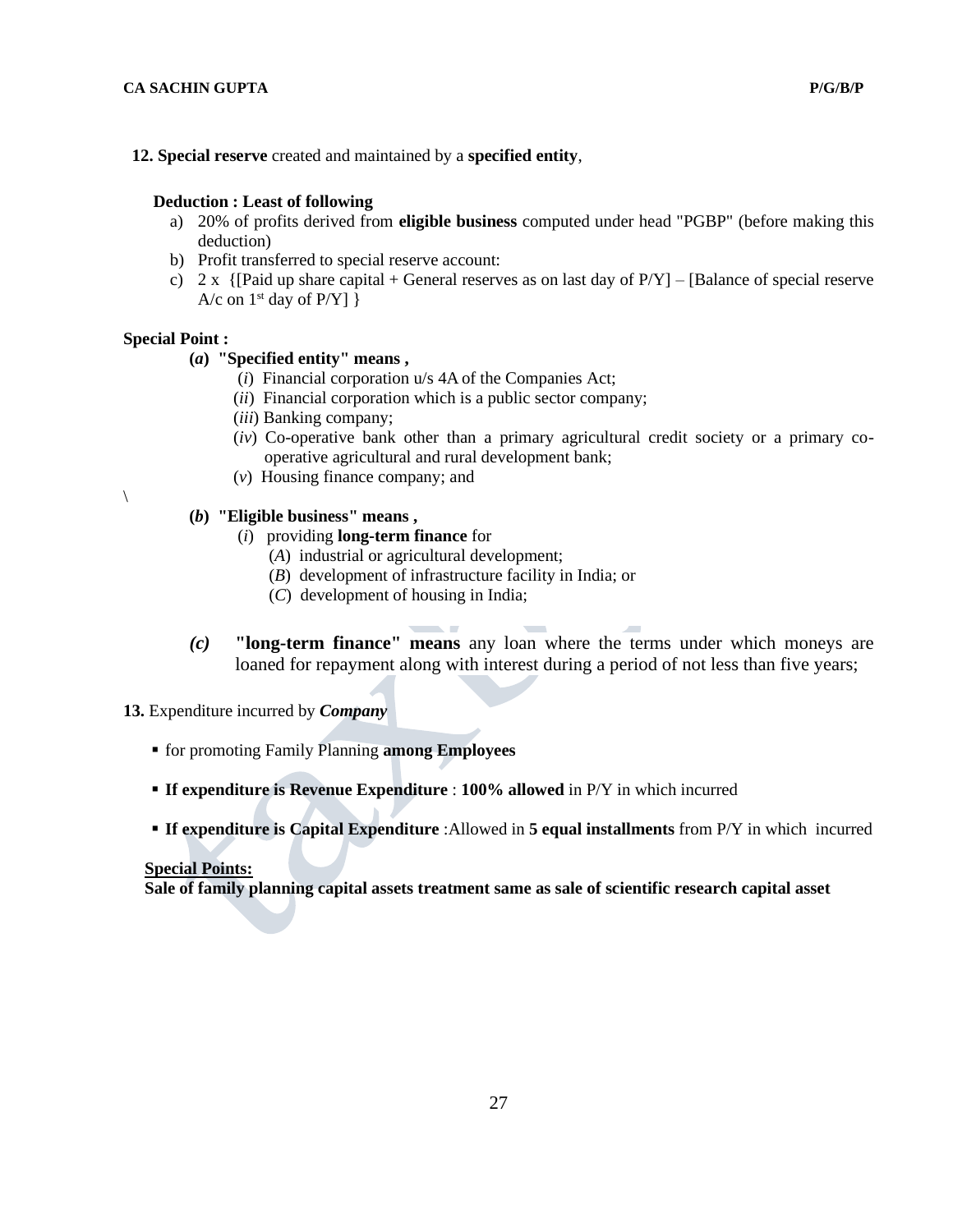

**14.** *Security Transaction Tax (STT) on Transaction* arising in course of Business or profession.

**15. Commodities Transaction Tax (CTT) in respect of Specified Commodities Transactions** if the income arising from such transactions is chargeable under Business or Profession.

#### **Special Point :**

.

**Commodities Transaction Tax** is levied on every taxable commodities transaction, being sale of commodity derivative **@ 0.01 %** on value of such transaction & such tax shall be payable by the seller.

**Specified Commodities Transaction** means a transaction of sale of commodity derivatives in respect of commodities, other than agricultural commodities, traded in recognised associations.

*16. Expenditure incurred by a co-operative society engaged in the business of manufacture of sugar for purchase of sugarcane at a price which is equal to or less than price fixed or approved by Government.* 

#### **Sec. 37(1) : GENERAL DEDUCTION**

#### **If an expenditure fulfills ALL the below conditions it will allowed u/s 37(1)**

- If not covered under Sec. 30 to Sec. 36
- *If* incurred during P/Y wholly & exclusively for **B/P**
- *If* not of Capital Nature
- **If** Not a personal expense of Assessee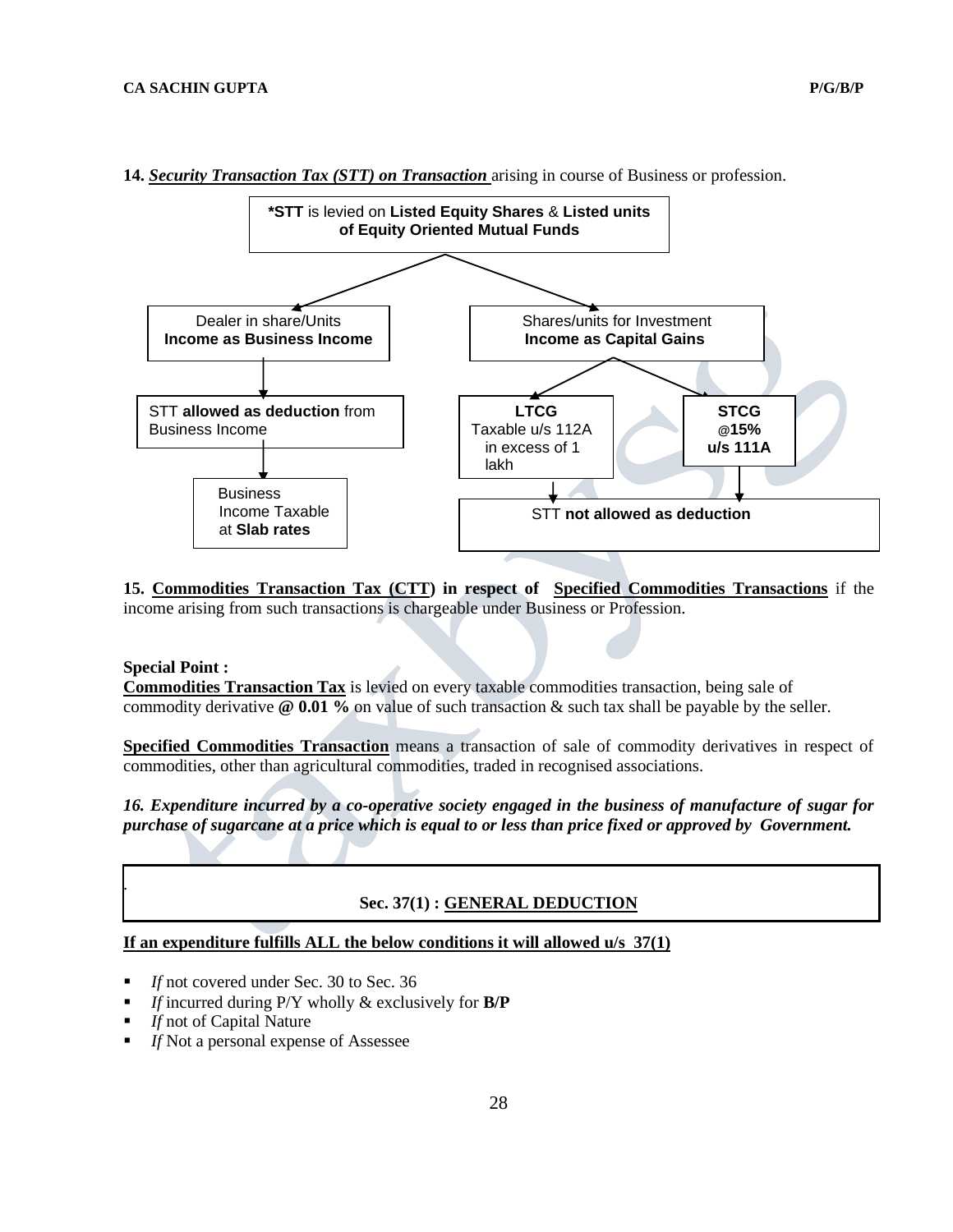#### **Special Points:**

٦

- 1. Expenditure of any purpose which relates to any **Offence or which is prohibited by law** shall not be allowed a deduction
- 2. **Sec 37(2B)** : Expenditure on advertisement in any Newspaper, Magazine, Souvenir, Pamphlet etc. of a political party is not allowed as deduction
- *3. Any expenditure incurred on corporate social responsibility u/s 135 of Companies Act, 2013 shall not be allowed as deduction u/s 37(1)*

#### **PGBP – IV : Disallowances**

#### **Sec. 40(a) : Expenses not deductible**

## **Overriding Sec 30 to Sec 38**

#### **1.** *Expenditure to Non Resident without TDS*

- Expenditure during P/Y of Interest ,Royalty, fees for technical services or other sum chargeable under this act ( other than salary)
- **Payable to Non-Resident**
- No Deduction of **such expenses** shall be allowed if
- Tax has been not been deducted at source **or** after deduction has not been deposited *upto due date of return(DDR) u/s 139(1)*
- However*,* **if deducted in later p/y or deducted earlier but deposited after DDR,** then deduction will be allowed in  $p/y$  in which it is actually deposited

# **2.** *Expenditure to Resident*

- Incurs *Any Expenditure subject to TDS* during P/Y
- **Payable to a Resident**
- **30% of such expenditure** shall be disallowed allowed if
- Tax has not been deducted at source or after deduction has not been deposited *Upto Due Date of Return u/s 139(1)*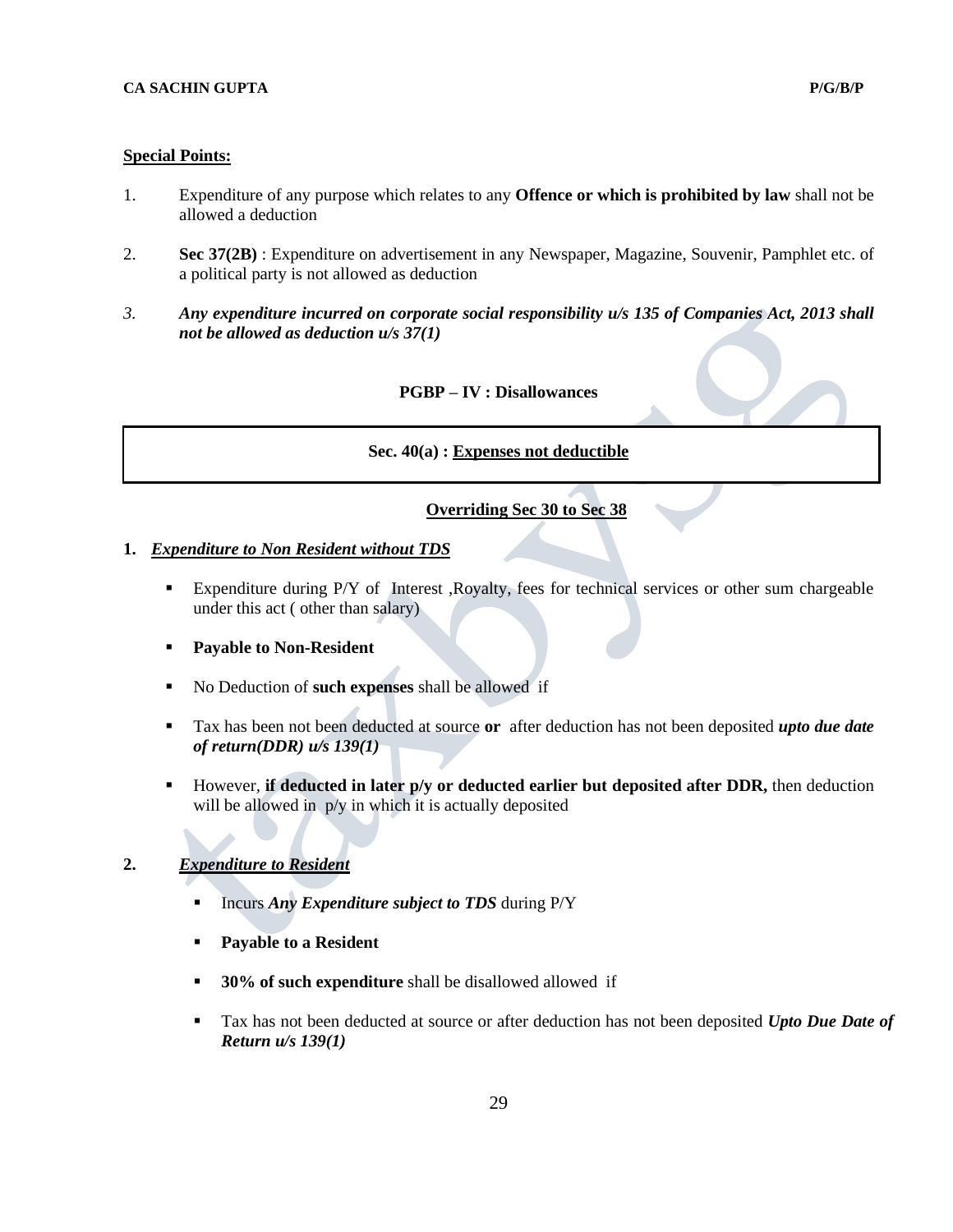▪ However *,***if deducted in later p/y or deducted earlier but deposited after above DDR** *,* then 30% of such expenditure shall be allowed as deduction in previous year in which it is actually deposited.

**Special point :** *If Payer fails to deduct tax for above payment to resident/non resident payee but is not deemed as assessee in default as resident payee has directly paid the tax , than it shall be deemed that payer has deducted & paid the tax on such sum on date of furnishing of return of income by the resident payee*

- **3. Income Tax** shall not be allowed as deduction.
- **4.** Royalty / Licence fee / Service fee / Privilege fee / Service charge by State Government undertaking to State Government

#### **Special point :**

State Government undertaking includes— (i) Corporation established under any Act of State Government

- 
- (ii) Company in which more than 50%of paid-up equity share capital is held by State Government

(iii)Undertaking in which State Government has the right to appoint the majority of the directors

- **5.** Tax u/s.10(10CC) on **Non Monetary Perquisite** shall not be allowed deduction.
- **6.** Any consideration to a non-resident for a specified service on which equalisation levy is deductible & such levy has not been deducted or after deduction, has not been paid upto due date u/s 139(1)

Provided for such consideration, the equalisation levy has been deducted in any subsequent year or has been deducted during P/Y but paid after due date u/s139(1), such sum shall be allowed as deduction in computing income of P/Y in which such levy has been paid.

#### **Sec. 40A(2) :** *Expense greater than Market value*

- ❑ **Expenditure** by which payment made /is to be made to **Specified Person**
- ❑ AO may disallow so much expenditure as he consider **Excessive or Unreasonable**
- ❑ Having regard to
- ❑ **FMV** of goods or service for which payment made or **legitimate** needs of business.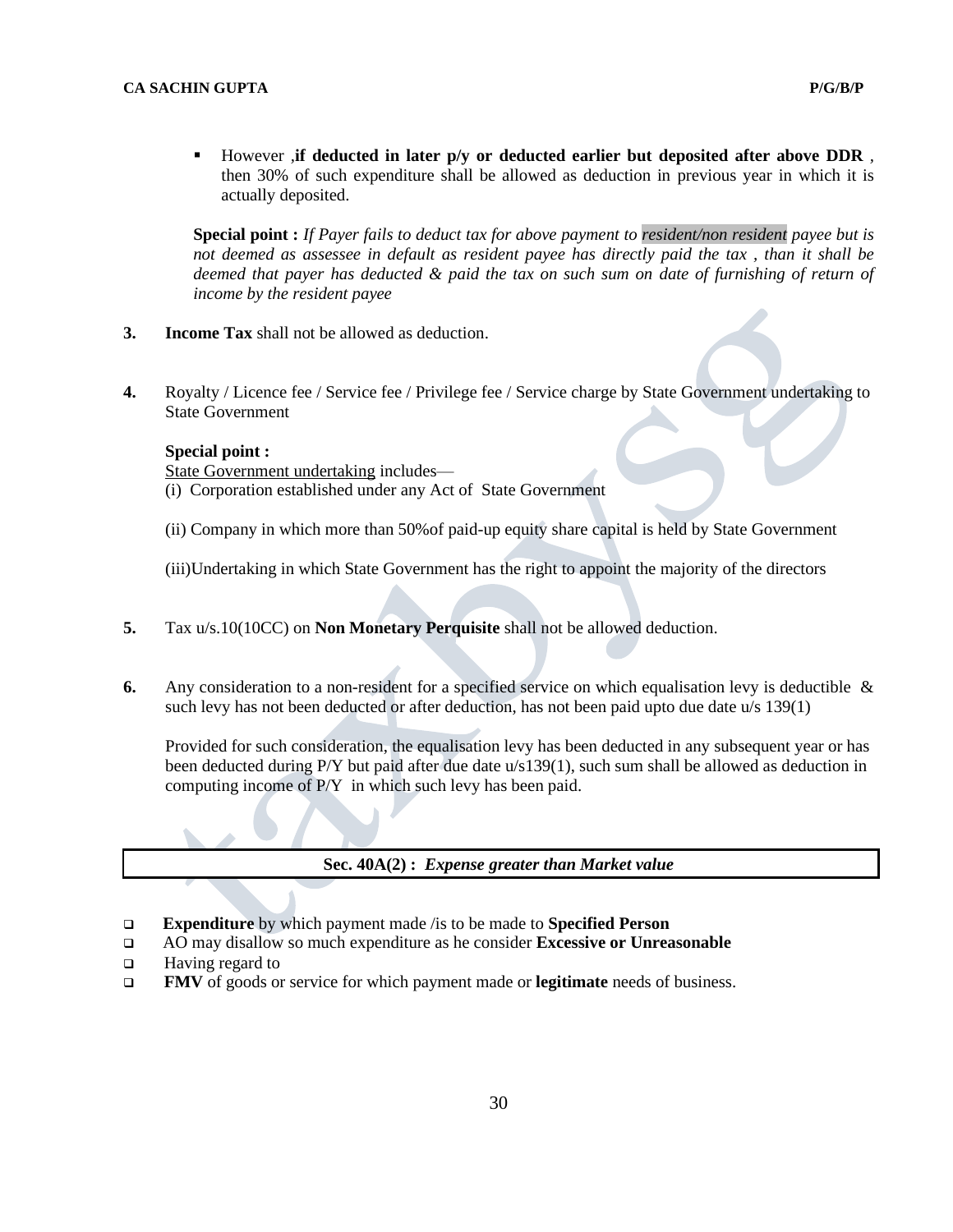#### **Special Points :**

#### **1**. **Specified Persons :**

- i. Where assessee is an **Individual.**
	- His Relative
	- Entity *In which such Individual or his Relative has Substantial Interest*
- ii. Where Assessee is :



- **2. A Person has Substantial Interest in**
	- ➔ Company, if he holds *at any time* during the P/Y beneficial ownership of **at least 20% Equity** Shares in that company
	- ➔ Other than company, if he is *at any time* during the P/Y entitled to **at least 20% profits**
- **3.** *Disallowance u/s 40A(2) shall be made in respect of a specified domestic transaction referred to in section 92BA, if such transaction is not at arm's length price as defined in 92F.*

#### **Sec. 40A(3):** *Expenditure in cash*

- Where the assessee incurs any expenditure
- For which a payment or aggregate of payments
- Exceeding  $\bar{\mathfrak{e}} 10,000$
- Made to a person
- In a day,

 $\overline{\phantom{a}}$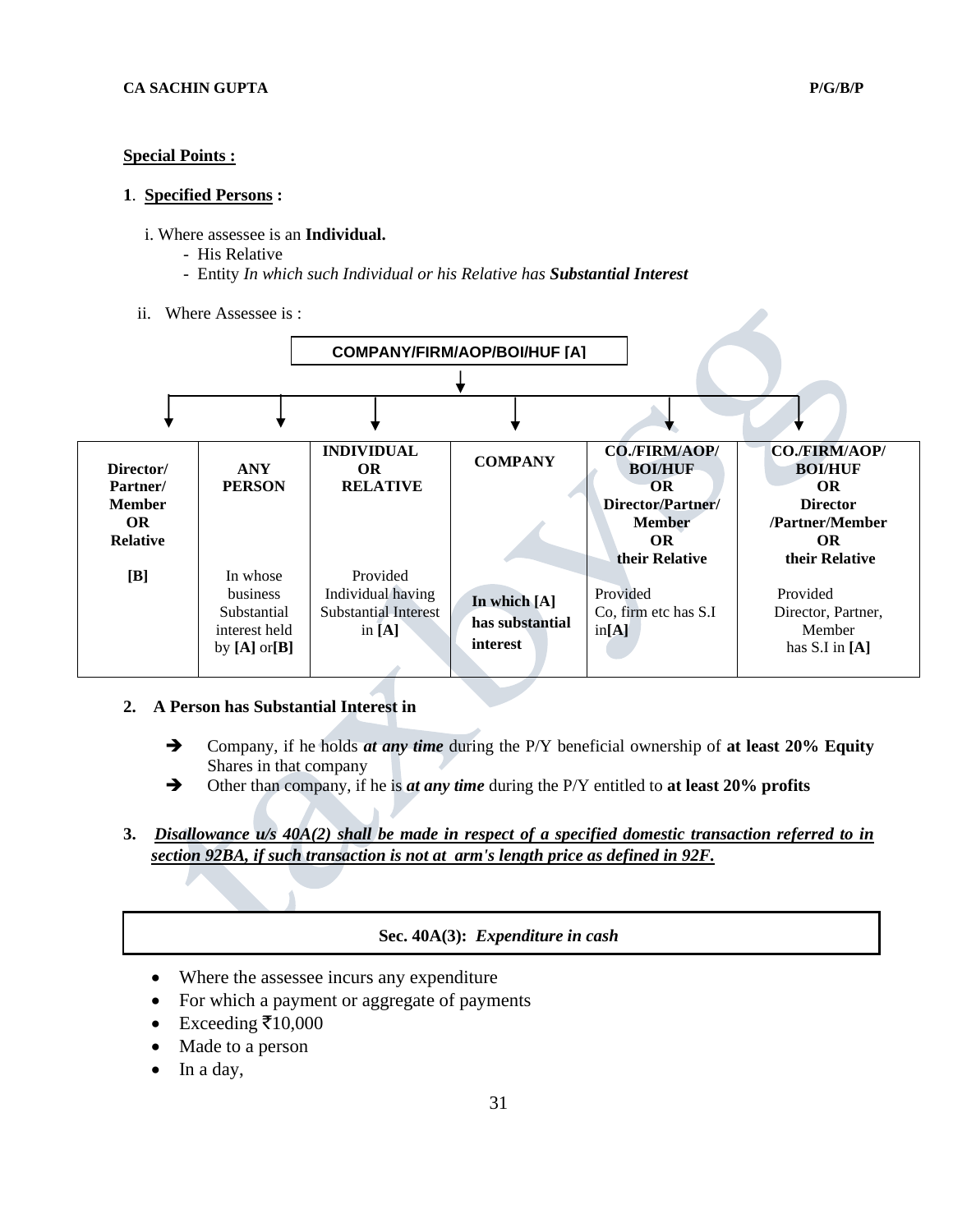- Otherwise than by account payee bank cheque or
- Account payee bank draft or
- **ECS** through bank Account
- other prescribed electronic method,
- No deduction shall be allowed in respect of such expenditure.

## **Special Point : The limit for Payment for plying, hiring or leasing goods carriages is** `**35,000**

## **Special Point :**

- Where an **expenditure is allowed** during any previous year
- and in subsequent previous year
- the assessee makes payment in respect thereof
- in excess of  $\bar{\tau}/10,000$
- otherwise than by an account payee cheque or account payee bank draft or electronic clearing system through a bank account or other prescribed electronic method
- the payment so made
- •
- shall be **Deemed to be P/G/B/P** Income of subsequent P/Y
- •

 $\overline{\phantom{a}}$ 

## **Exceptions to Sec. 40A(3) : Rule 6DD**

No disallowance in the following cases even if payment greater than 10,000 is made otherwise by Account payee cheque or Account payee bank draft or electronic clearing system through a bank account or other prescribed electronic method

- **a)** Payment to Banks, LIC
- **b)** To Government.
- **c)** Payment through letter of credit, telegraphic transfer, bill of exchange, ECS, credit card or debit card
- **d)** Payment to cultivator or producer of agriculture, forest, animal husbandry, dairy, poultry farming or fish products.
- **e)** Payment for purchase of products manufactured by producer without aid of power in a cottage industry.
- **f)** Payment in a village or town not served by any bank on date of payment to a person who resides in such village or carrying on his business, profession or vocation in such village
- **g)** Payment to an employee or his legal heir of gratuity, retrenchment compensation or similar terminal benefit provided aggregate of such amount does not exceed  $\bar{\epsilon}$  50,000
- **h)** Payment on the day on which banks were closed on account of **holiday or strike**.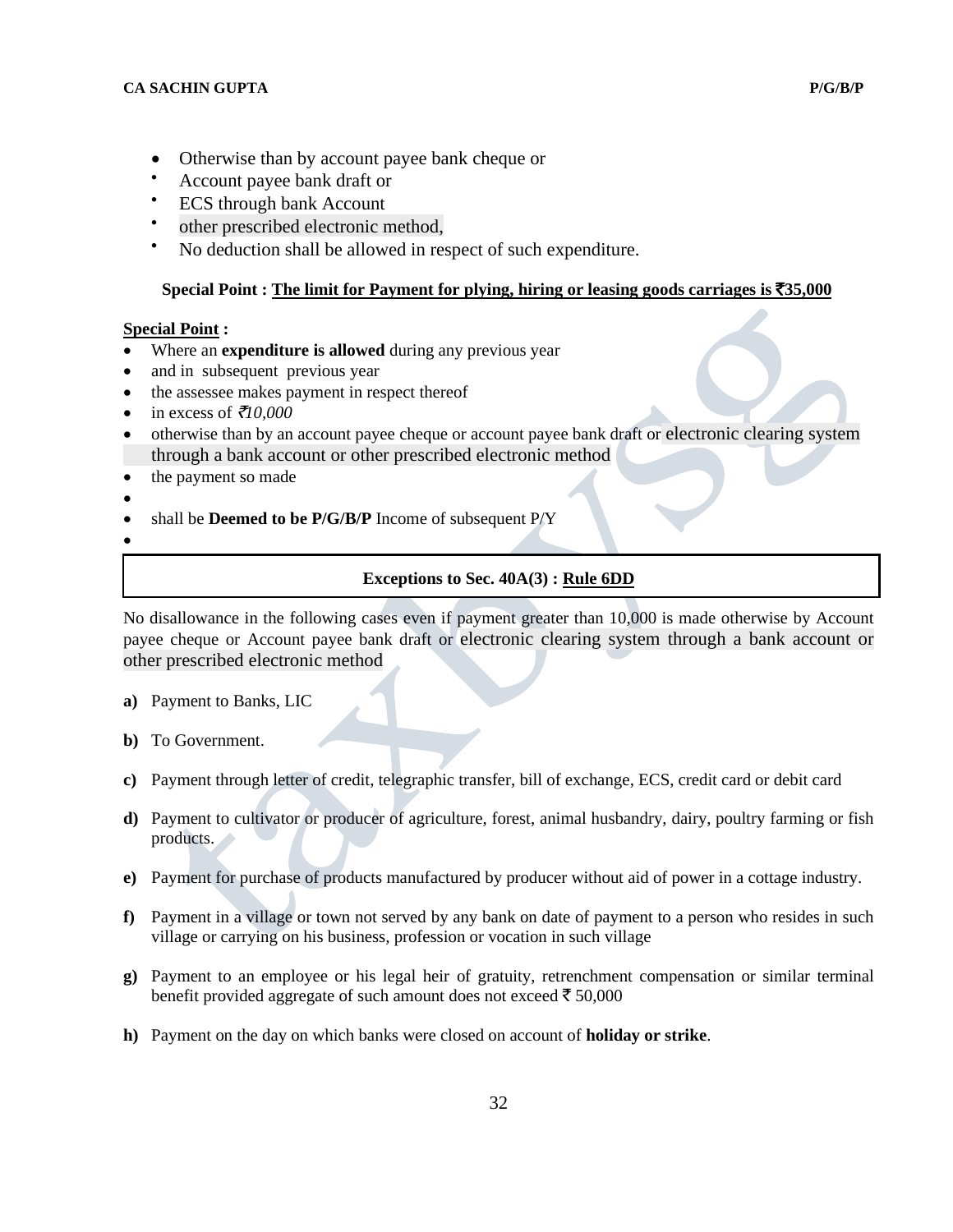# **Sec. 40A(7 ) : Disallowance for Gratuity**

No deduction shall be allowed of any provision made by the Assessee being an Employer for payment of Gratuity to his employees unless provision made

- o Towards **Approved** Gratuity Fund *or*
- o For payment of gratuity actually becoming payable during P/Y

## **Sec 40A(9):Employer contribution towards funds required by law**

No deduction shall be allowed of sum paid by employer towards the setting up/formation or as contribution to any fund not required to be kept under law

# **Sec. 40(b) : Salary /Interest by Firm to Partner**

- $\checkmark$  Partnership firm/LLP shall be allowed deduction of
- ✓ Salary, Bonus, commission or other remuneration to **Working Partner** and
- ✓ Interest to **Any Partner**
- ✓ *Subject to certain conditions*

**Working Partner :** Individual who is actively engaged in conducting the affairs of Business or Profession of the firm of which he is a partner.

# **Analysis of sec 40(b)**

| <b>Type</b>        |                                      | <b>Salary/Bonus/Commission/other Remuneration</b>      | <b>Interest on Capital</b>        |
|--------------------|--------------------------------------|--------------------------------------------------------|-----------------------------------|
| <b>Partner</b>     | <b>Working Partner</b>               |                                                        | <b>All Partner</b>                |
|                    |                                      |                                                        |                                   |
| <b>Partnership</b> |                                      | <b>Authorized</b> by the terms of Partnership Deed     | <b>Authorized</b> by the terms of |
| deed               |                                      |                                                        | Partnership Deed                  |
| <b>Prospective</b> |                                      | Such payment should relate to <b>period after date</b> | Such payment should relate to     |
|                    | of Partnership Deed.                 |                                                        | period after date of Partnership  |
|                    |                                      |                                                        | Deed                              |
| <b>Amount of</b>   | <b>Book Profits</b>                  | <b>Maximum Deduction</b>                               |                                   |
| deduction          | First 3,00,000                       | ₹1,50,000 or                                           |                                   |
|                    | (Including Loss)<br>90% Book profits |                                                        | <b>Upto 12 % P.a</b>              |
|                    |                                      | (whichever is more)                                    |                                   |
|                    | BalanceBook profit                   | 60% of Book Profit                                     |                                   |

33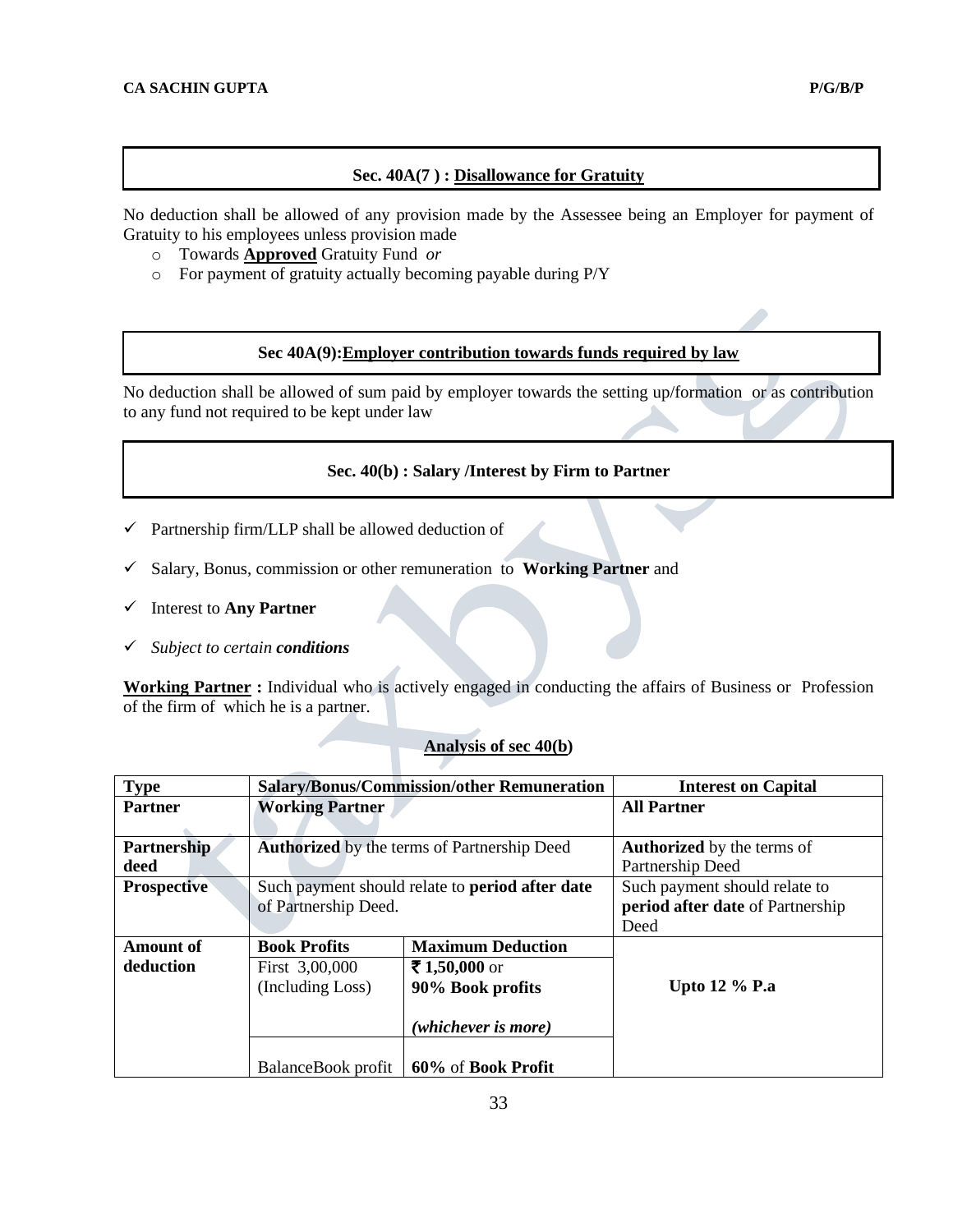# **Computation of Book Profits**

- 1. **Compute Net profit** of firm under head **P/G/B/P** after making adjustments as per **Sec 29 to 43**
- 2. **Add Remuneration** to working partner (if Debited to P&L A/C)

#### **Tax treatments in Hands of Partner**

| <b>Type of Payment</b>    | <b>Working Partner</b>              | <b>Non working Partner</b> |  |
|---------------------------|-------------------------------------|----------------------------|--|
|                           | <b>Taxable to extent allowed as</b> |                            |  |
| <b>Salary from firm</b>   | deduction to firm                   | <b>Not Taxable</b>         |  |
|                           |                                     |                            |  |
| <b>Interest from firm</b> | Taxable upto 12%                    | Taxable upto 12%           |  |
|                           |                                     |                            |  |
| <b>Share of Profit</b>    | Exempt $u/s$ 10(2A)                 | Exempt u/s 10(2A)          |  |

# **PGBP –V : Missl**

# **Sec 41 : Deemed Profits Chargeable to tax**

## **Sec. 41(1)**: **Recovery of Loss/Deductions etc. allowed earlier**

- → Deduction allowed in any P/Y for **loss/Expense** or **Trading liability**
- → Subsequently during any P/Y, *same assessee* **or** *his successor*
- $\rightarrow$  Obtains any amount in respect of such loss/expense (in cash or other manner) or some benefit in respect of such trading liability through remission or cessation thereof
- → Then such amount or benefit shall **deemed to be P/G/B/P** of P/Y in which received

#### **Special Points :** *Provision of sec 41(1) will apply even if business is not in existence*

**Sec. 41(2)** : Balancing Charge (*discussed earlier)*

# **Sec. 41(3)** : Sale of Capital Asset used for Scientific Research. (*discussed earlier)*

**Sec. 41(4)** : Recovery of Bad Debt. *(discussed earlier*)

**Sec. 41(5)** : Loss of P/Y in which business cease to exist can be **set off** from Deemed incomes u/s. 41(1), (3), (4). *(Exception to rule that business loss can be carried forward for 8 years only)*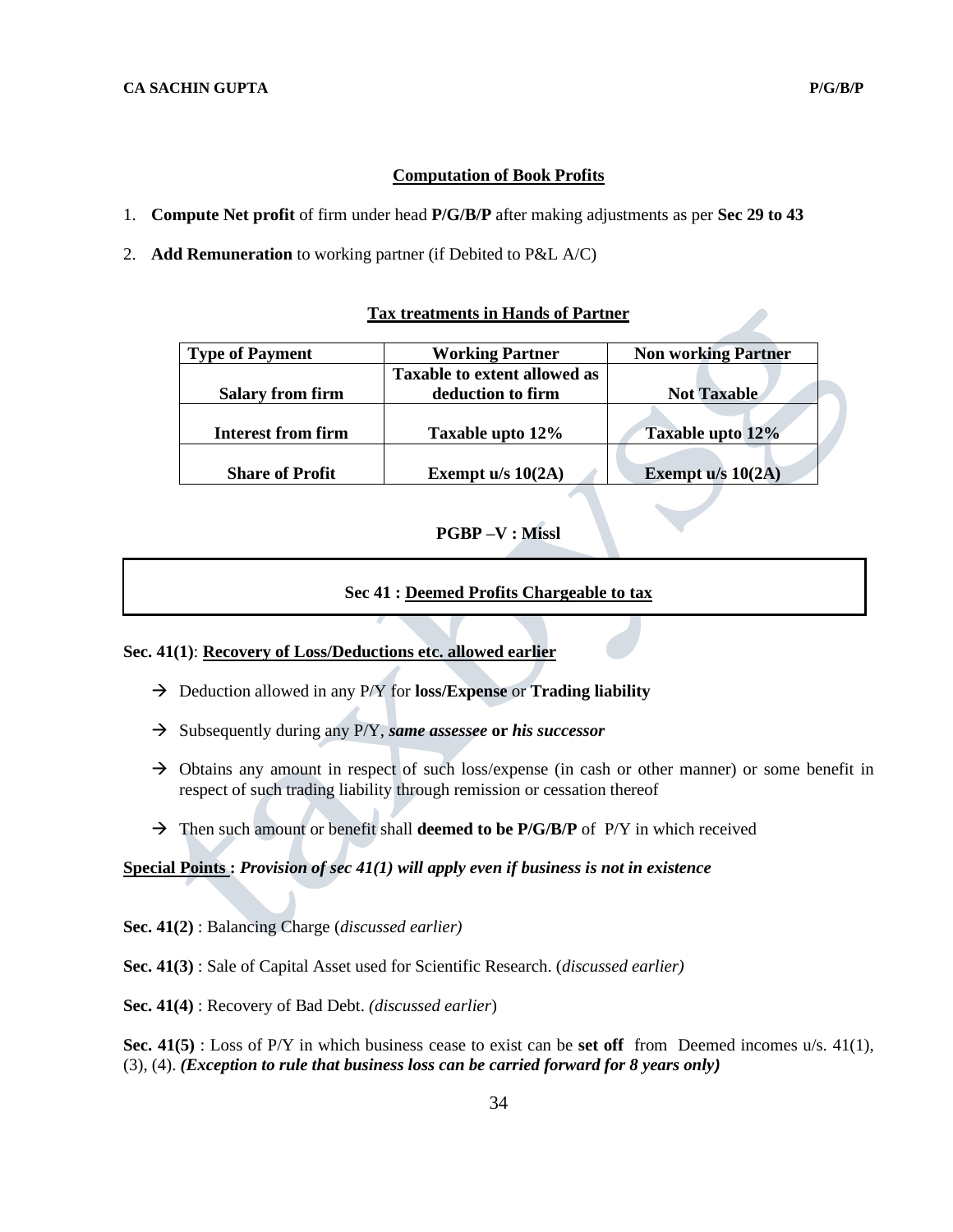*Sec 2(12A):Books or books of accounts includes ledgers, day-books, cash books, account-books and other books, whether kept in the written form or as print-outs of data stored in a floppy, disc, tape or any other form of electro-magnetic data storage device*

| <b>Specified Profession</b>               |                                      | <b>Non specified Profession / Business</b>           |              |
|-------------------------------------------|--------------------------------------|------------------------------------------------------|--------------|
| Gross Receipts exceeds                    |                                      | Gross Receipt $>$                                    |              |
| ₹1,50,000                                 | Other                                | ₹10,00,000                                           | Other        |
| for <b>All</b> 3 years preceding $P/Y$    | case                                 | (For Individual/HUF $\bar{\mathcal{L}}$ 5,00,000     | case         |
| OR.                                       |                                      | Or                                                   |              |
| where profession is <i>newly setup</i> in |                                      | Income from $P/G/B/P >$                              |              |
| $P/Y$ , gross receipts is likely to       |                                      | ₹1,20,000                                            |              |
| exceed ₹1,50,000 for that P/Y             |                                      | (For Individual/HUF $\bar{\mathcal{L}}$ ,50,000      |              |
|                                           |                                      |                                                      |              |
|                                           |                                      | in Any of 3 years preceding $P/Y$ 's                 |              |
|                                           |                                      | or                                                   |              |
|                                           |                                      | where profession is <i>newly setup</i> in            |              |
|                                           |                                      | $P/Y$ , above limits are likely to                   |              |
|                                           |                                      | exceed for that $P/Y$                                |              |
| <b>Specified books of accounts has</b>    |                                      | Such <b>books of accounts</b> has be maintained that | <b>Not</b>   |
| to be maintained for that P/Y             | will enable the AO to compute his TI |                                                      | required to  |
|                                           | (i.e. Cash Book, & Ledger)           |                                                      | maintain     |
|                                           |                                      |                                                      | any books of |
|                                           |                                      |                                                      | accounts     |

#### **Special Points :**

**1. Specified profession :** Legal, Medical, Engineering, Architectural, Accountancy, Technical Consultancy, Interior decoration or **other notified profession**

#### **2. Specified books of accounts :**

- a. Journal (if accounts on mercantile basis).
- b. Cash Book & Ledger.
- c. Carbon copies of bill issued exceeding  $\overline{\mathfrak{Z}}25$
- d. Original bills or receipts received for exp. incurred exceeding  $\overline{5}50$
- e. Payment vouchers prepared and signed for exp. incurred upto  $\overline{550}$

*These books are required to be kept and maintained for 6 years from end of relevant A/Y*

# 3. A person carrying on **Medical Profession**, in addition to above shall maintain :

- f. A **daily case register** in Form 3C.
- g. A **stock register** showing inventory as on the 1st and last day of p/y of stock of drugs, medicines and other consumable accessories used for profession.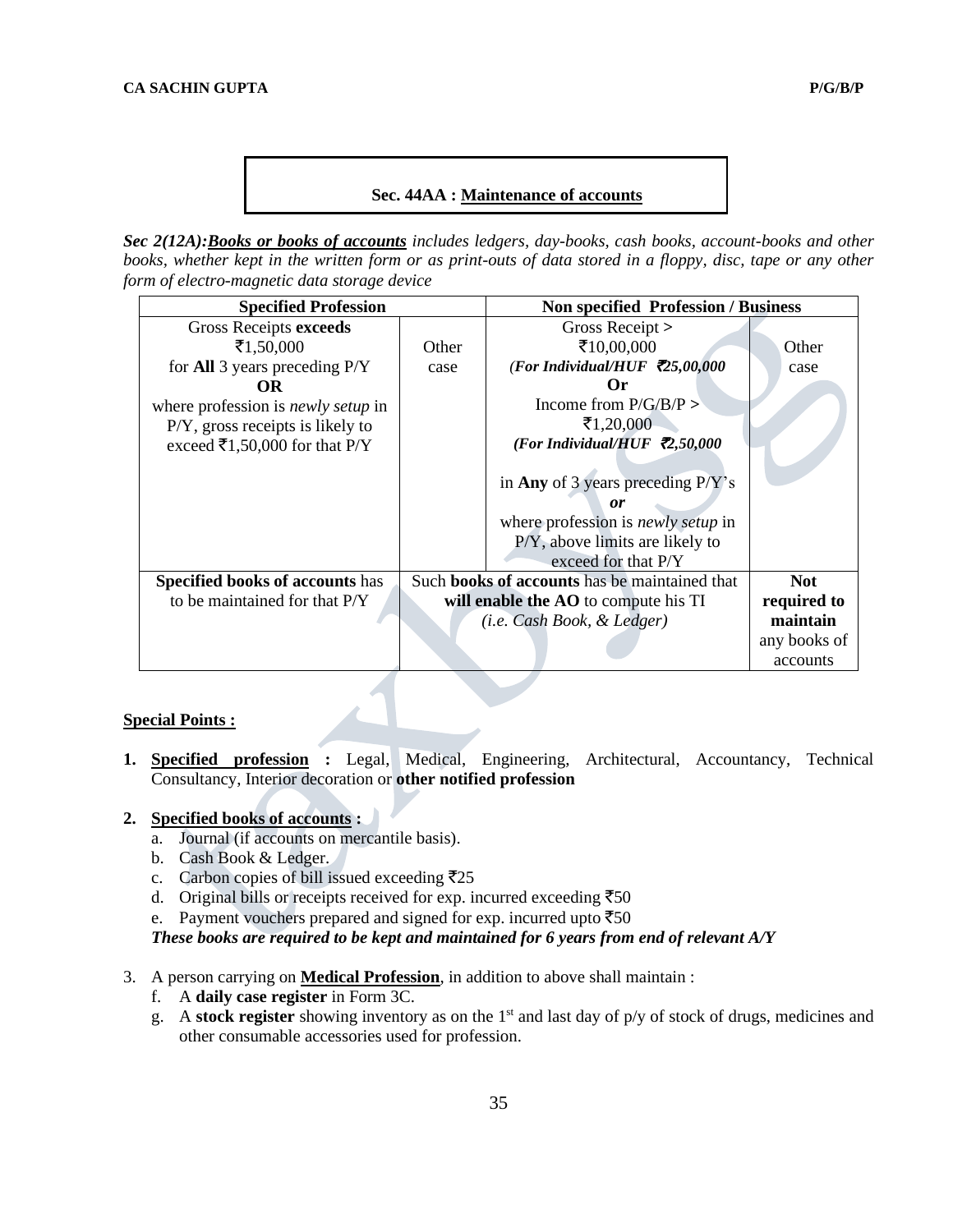# **Sec. 44AB**: **Compulsory Audit of Accounts**

# **PROFESSION:**

Compulsory audit of accounts for **that P/Y** in which Fees/Gross receipts *exceeds* `*50,00,000*

# **BUSINESS:**

Compulsory audit of accounts for **that P/Y** in which Sales/Gross receipts *exceed* `*1,00,00,000*

# **Special Points:**

Accounts have to be audited u/s. 44AB by a CA before due date u/s 139(1) and also the audit report is to be furnished on or before the said date.

|                    |                          | <b>SEC 44AD</b>                                                                                                                                                                                                                                                                                               | <b>SEC 44AE</b>                                                                                                                                                                                                                                                                                                                                                                                                                                                                                                                     |
|--------------------|--------------------------|---------------------------------------------------------------------------------------------------------------------------------------------------------------------------------------------------------------------------------------------------------------------------------------------------------------|-------------------------------------------------------------------------------------------------------------------------------------------------------------------------------------------------------------------------------------------------------------------------------------------------------------------------------------------------------------------------------------------------------------------------------------------------------------------------------------------------------------------------------------|
| 1.                 | Overriding               | Sec 28 to 43C                                                                                                                                                                                                                                                                                                 | Sec 28 to 43C                                                                                                                                                                                                                                                                                                                                                                                                                                                                                                                       |
| 2.                 | <b>Assessee</b>          | Resident Individual, Resident HUF or<br><b>Resident Partnership Firm Excluding</b><br><b>LLP</b>                                                                                                                                                                                                              | Any Assessee (Resident/Non<br>Resident)                                                                                                                                                                                                                                                                                                                                                                                                                                                                                             |
| 3.                 | <b>Business</b>          | Any Business except business u/s 44AE<br><b>EXCEPTION:</b><br>(i) Specified Profession u/s 44AA or<br>(ii) income of commission or brokerage<br><i>(iii)</i> Agency business                                                                                                                                  | Plying, Hiring or Leasing goods<br>carriage                                                                                                                                                                                                                                                                                                                                                                                                                                                                                         |
| $\boldsymbol{4}$ . | <b>Limitations</b>       | Provided Gross receipts/turnover does<br>not exceeds 2 Cr                                                                                                                                                                                                                                                     | Owns not more than 10 goods<br>carriage at any time during $p/y$                                                                                                                                                                                                                                                                                                                                                                                                                                                                    |
| 5.                 | <b>Deemed</b><br>P/G/B/P | 8 % of Gross Receipts/Turnover in P/Y<br><b>Exception:</b><br>6% of Total turnover /Gross receipts<br>received by A/c payee cheque or A/c payee<br>bank draft or use of ECS through a bank A/c<br>or by other prescribed electronic method<br>during $p/y$ or before due date $u/s$ 139(1) of<br>that $p/y$ . | <b>For Heavy goods vehicle</b><br>₹1,000 per ton of gross vehicle<br>Weight/unladen weight, per month<br>Or part owned in $p/y$ or amount<br>claimed to have been actually earned<br>from such vehicle, whichever is higher;<br>Other than heavy goods vehicle<br>₹7,500 per month or part owned<br>In $p/y$ or amount claimed to have been actu<br>earned from such vehicle, whichever is high<br>Heavy goods vehicle means goods vehicle<br>having gross weight/Unladen weight is<br>more than 12,000 kgs (more than<br>12 tonne) |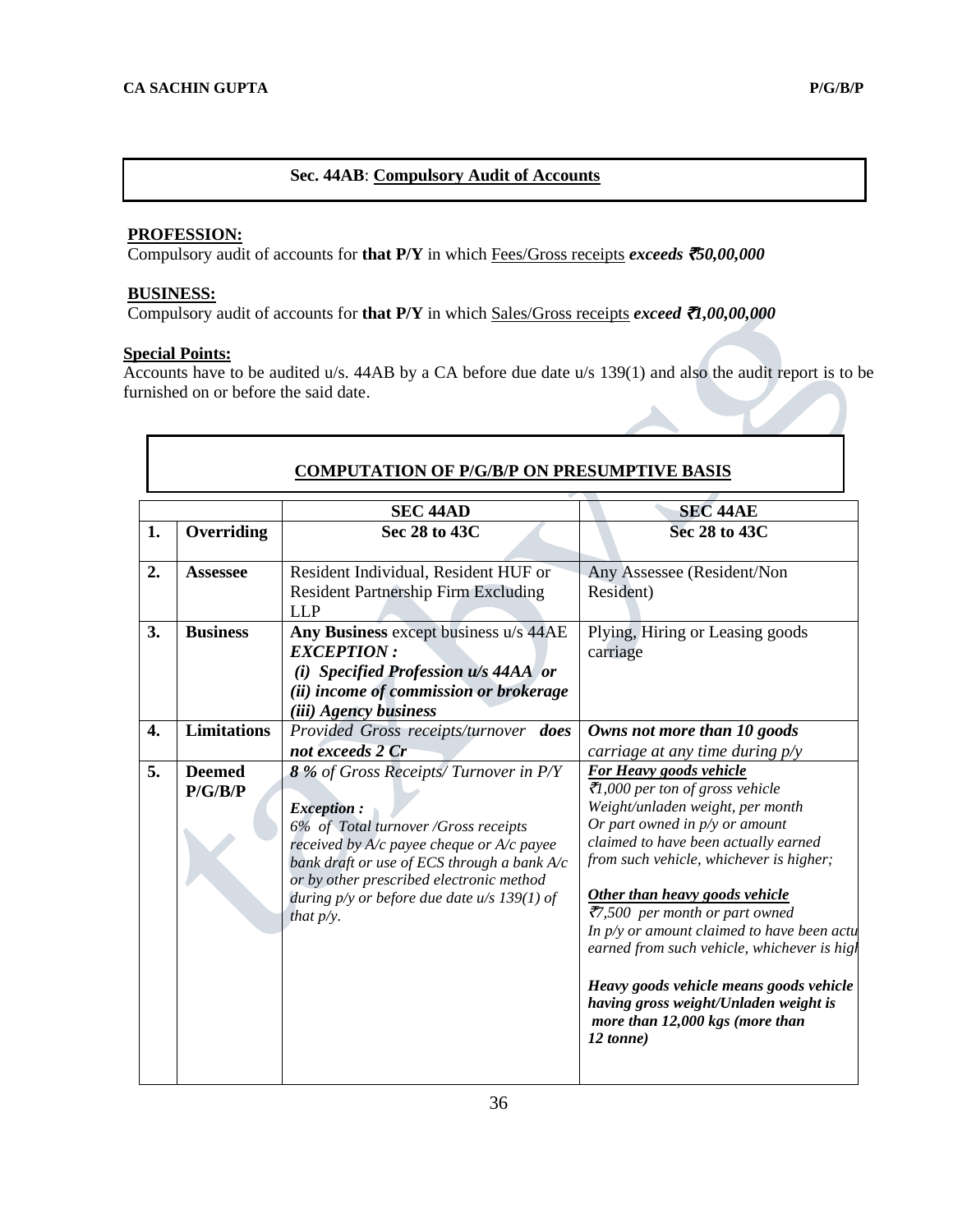| 6. | <b>Deductions</b><br>under<br><b>PGBP</b> | No deduction u/s Sec. 30 to 38 shall be<br>allowed from Deemed income                                                                                                                                                                                                                                                                                                        | No deduction u/s Sec. 30 to 38 shall<br>be allowed from Deemed income                                                                                               |  |
|----|-------------------------------------------|------------------------------------------------------------------------------------------------------------------------------------------------------------------------------------------------------------------------------------------------------------------------------------------------------------------------------------------------------------------------------|---------------------------------------------------------------------------------------------------------------------------------------------------------------------|--|
| 7. | <b>B/F</b> losses                         | <b>Set off of Brought Forward losses</b><br>Shall be <b>available</b>                                                                                                                                                                                                                                                                                                        | <b>Set off of Brought Forward losses</b><br>Shall be <b>available</b>                                                                                               |  |
| 8. | <b>Benefits</b>                           | If assessee declares <b>Deemed income</b> or<br>amount higher<br>, then<br>any<br>no<br>requirement to maintain books<br>u/s<br>44AA or to get audit $u/s$ 44AB*<br>*Sec 44AB shall not apply to person, who<br>declares profits for $p/y$ $u/s$ 44AD and his total<br>sales, turnover/gross receipts in business does<br>not exceed $\bar{\mathbf{z}}_2$ crores in such p/y | If assessee declares <b>Deemed</b> income<br>or any amount higher , then no<br>requirement to maintain books $u/s$<br><b>44AA</b> or to get audit $u/s$ <b>44AB</b> |  |
| 9. | <b>Limit for</b>                          | The turnover of such business will not                                                                                                                                                                                                                                                                                                                                       | The turnover of such business will                                                                                                                                  |  |
|    | 44AA/44AB                                 | be added to turnover of other business                                                                                                                                                                                                                                                                                                                                       | not be added to turnover of other                                                                                                                                   |  |
|    |                                           | for applicability of Sec 44AA/44AB of<br>other business                                                                                                                                                                                                                                                                                                                      | business for applicability of Sec<br>44AA/44AB of other business                                                                                                    |  |

#### **Special point :**

**1. Sec 44AD : Where assessee declares profit for any P/Y u/s 44AD** & he declares profit for any of 5 P/Y succeeding such P/Y not in accordance with sec 44AD, he shall not be eligible to claim the benefit of this section for 5 subsequent P/Y from P/Y in which the profit has not been declared.

Eligible assessee to whom above provisions are applicable & whose total income exceeds exemption limit, shall be required to keep and maintain such books of account u/s [44AA](javascript:ShowMainContent() & get them audited and furnish a report of such audit as required u/s 44AB.

**2. Sec 44AE : Assessee covered u/s 44AE & disclosing lower profits than deemed profits,** shall be required to keep and maintain such books of account u/s [44AA](javascript:ShowMainContent() & get them audited and furnish a report of such audit as required u/s 44AB



**1. Overriding :** Notwithstanding anything contained in **sections 28 to 43C**

**2. Assessee :** Resident in India, who is engaged in specified profession u/s 44AA & whose Gross receipts is upto 50 lakh in a P/Y.

**3.Sum Deemed as business profits :** 50% of Total Gross Receipts in P/Y or sum higher claimed to have been earned by the assessee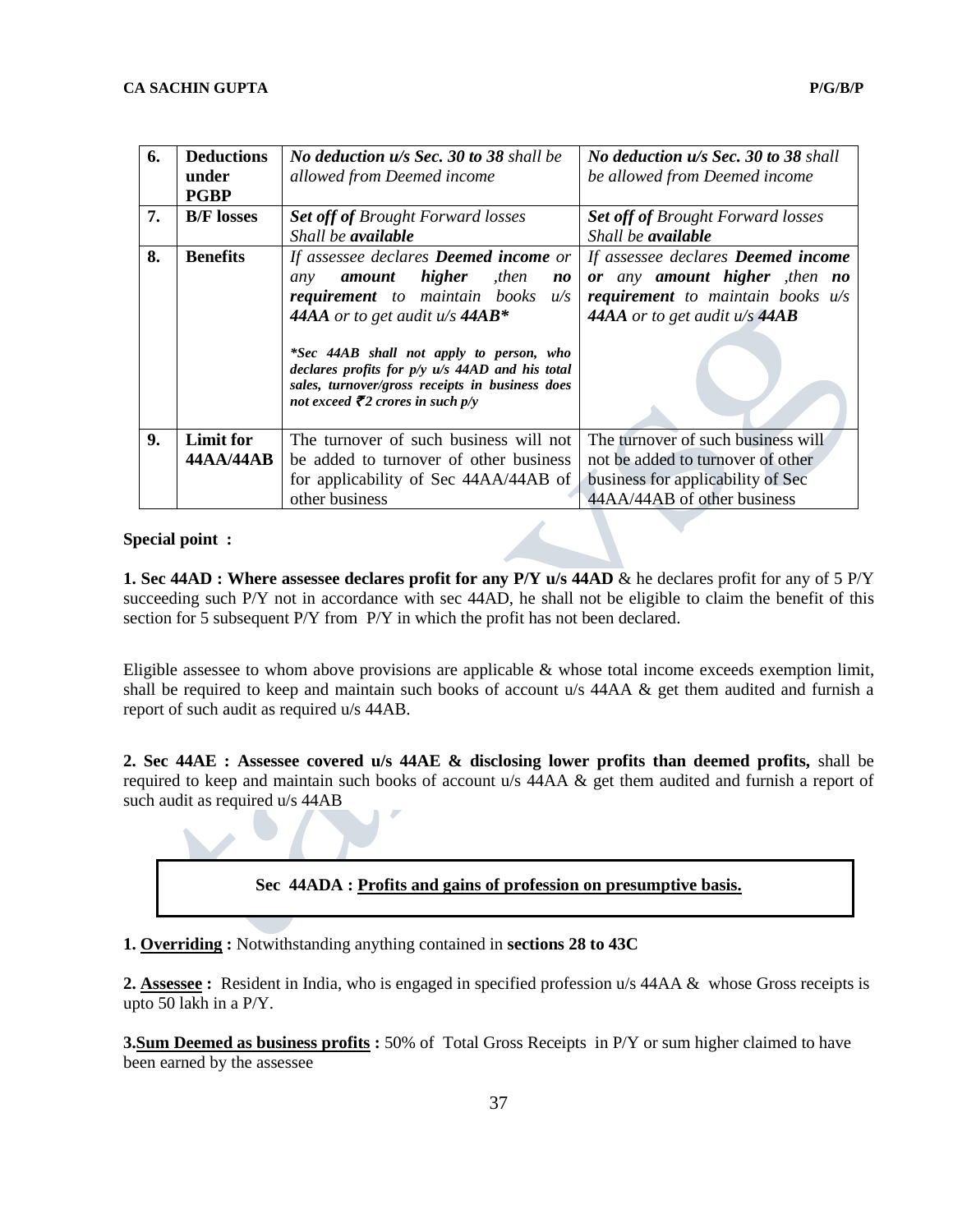**4. Deductions :** Deduction u/s 30 to 38 shall be deemed to have been allowed and no further deduction under those sections shall be allowed.

**5. WDV of block :** The WDV of any asset used for purposes of profession shall be deemed to have been calculated as if the assessee had claimed and had been actually allowed the deduction in respect of the depreciation for each of the relevant A/Y.

**6. Lower Profits :** An assessee who claims that his profits from profession are lower than deemed profits & whose total income exceeds exemption limit shall be required to keep & maintain such books of account and other documents u/s 44AA and get them audited and furnish a report of such audit as required u/s 44AB.

#### **Sec 43CA : Sale consideration in case of Real Estate Transactions**

- Consideration on transfer of land or building or both
- Not being a capital asset
- is less than the Stamp duty valuation by any authority of a State Government, then
- Such value shall be deemed to be full value of the consideration for computing Business Profits

#### Option available to Assessee

- Assessee can claims before AO that
- Stamp duty Valuation exceeds FMV of property
- On the date of transfer  $&$
- Such value has not been disputed in any Appeal/Revision or
- No reference is made before any authority, court or the High Court, Than
- AO may refer the valuation of Asset to a Valuation Officer and
- Provisions of Wealth tax Act shall apply

#### *Valuation of Valuation Officer*

- *Valuation of valuation officer is less than Stamp Duty Valuation,*
- *the value of valuation officer shall be*
- *taken as the full value of the consideration*

**Special point :** Where Date of agreement for transfer of asset and Date of registration of such transfer are different, the Stamp duty Value on date of Agreement shall be considered if consideration or part thereof has been **received by way of an account payee cheque or an account payee bank draft or by use of ECS through a bank account** or by other prescribed electronic method on or before date of agreement for transfer of the asset**.**

#### **Proviso to 43CA(1):**

Where the value adopted or assessed or assessable by the authority for the purpose of payment of stamp duty does not exceed 105% of the consideration received or accruing as a result of the transfer, the consideration so received or accruing as a result of the transfer shall, for the purposes of computing profits and gains from transfer of such asset, be deemed to be the full value of the consideration.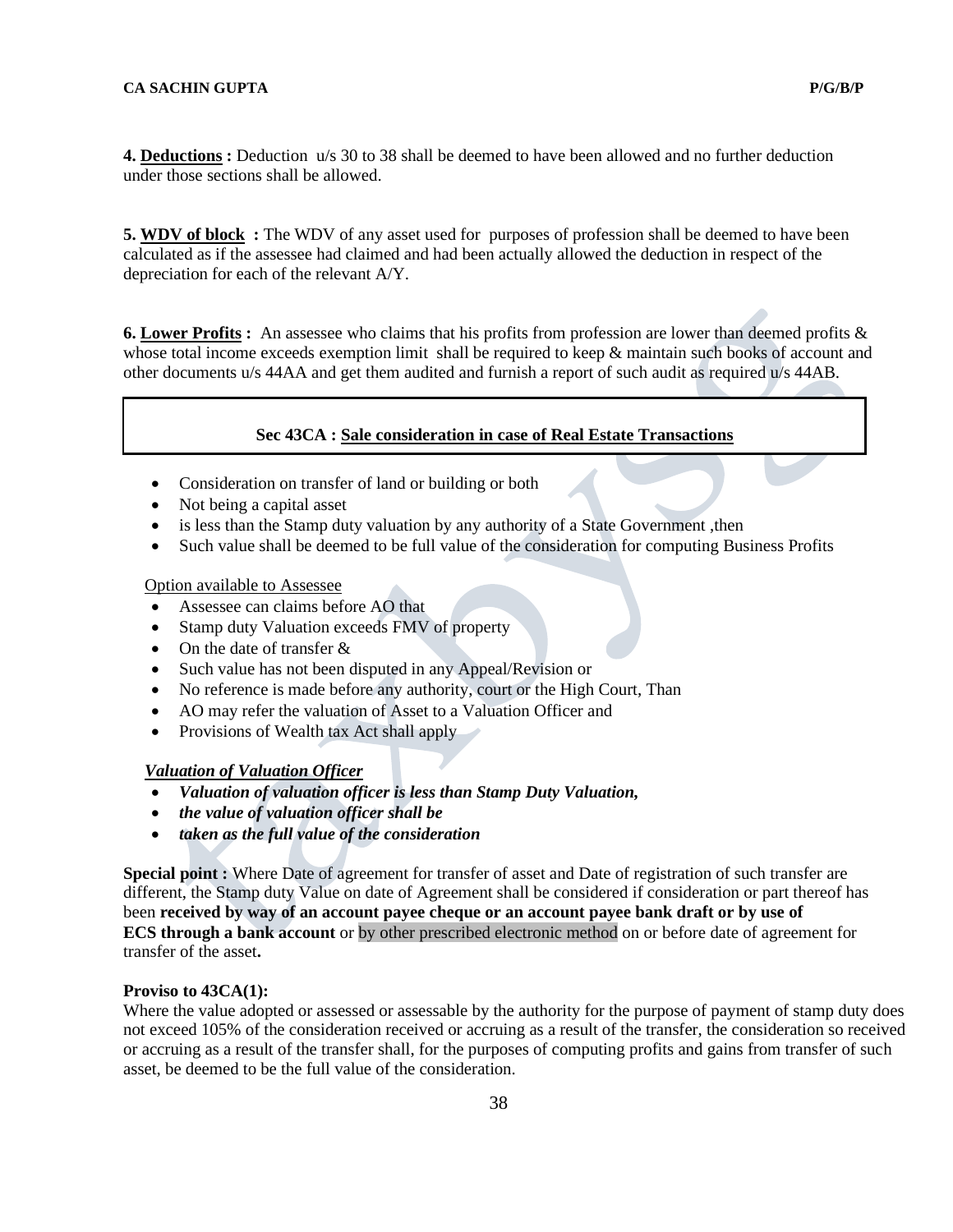# **Sec 43AA : Taxation of foreign exchange fluctuation**

(1) Subject to the provisions of section 43A, any gain or loss arising on account of any change in foreign exchange rates shall be treated as income or loss, as the case may be, and such gain or loss shall be computed in accordance with the income computation and disclosure standards notified u/s 145(2).

(2) For the purposes of sub-section (1), gain or loss arising on account of the effects of change in foreign exchange rates shall be in respect of all foreign currency transactions, including those relating to—

(i) monetary items and non-monetary items;

(ii) translation of financial statements of foreign operations;

(iii) forward exchange contracts;

(iv) foreign currency translation reserves.

# **Sec 43CB. : Computation of income from construction and service contract**

(1) The profits and gains arising from a construction contract or a contract for providing services shall be determined on the basis of percentage of completion method in accordance with the income computation and disclosure standards notified u/s 145(2):

Provided that profits and gains arising from a contract for providing services,—

(i) with duration of not more than ninety days shall be determined on the basis of project completion method; (ii) involving indeterminate number of acts over a specific period of time shall be determined on the basis of straight line method.

(2) For the purposes of percentage of completion method, project completion method or straight line method referred to in sub-section  $(1)$ —

(i) the contract revenue shall include retention money;

(ii) the contract costs shall not be reduced by any incidental income in the nature of interest, dividends or capital gains.".